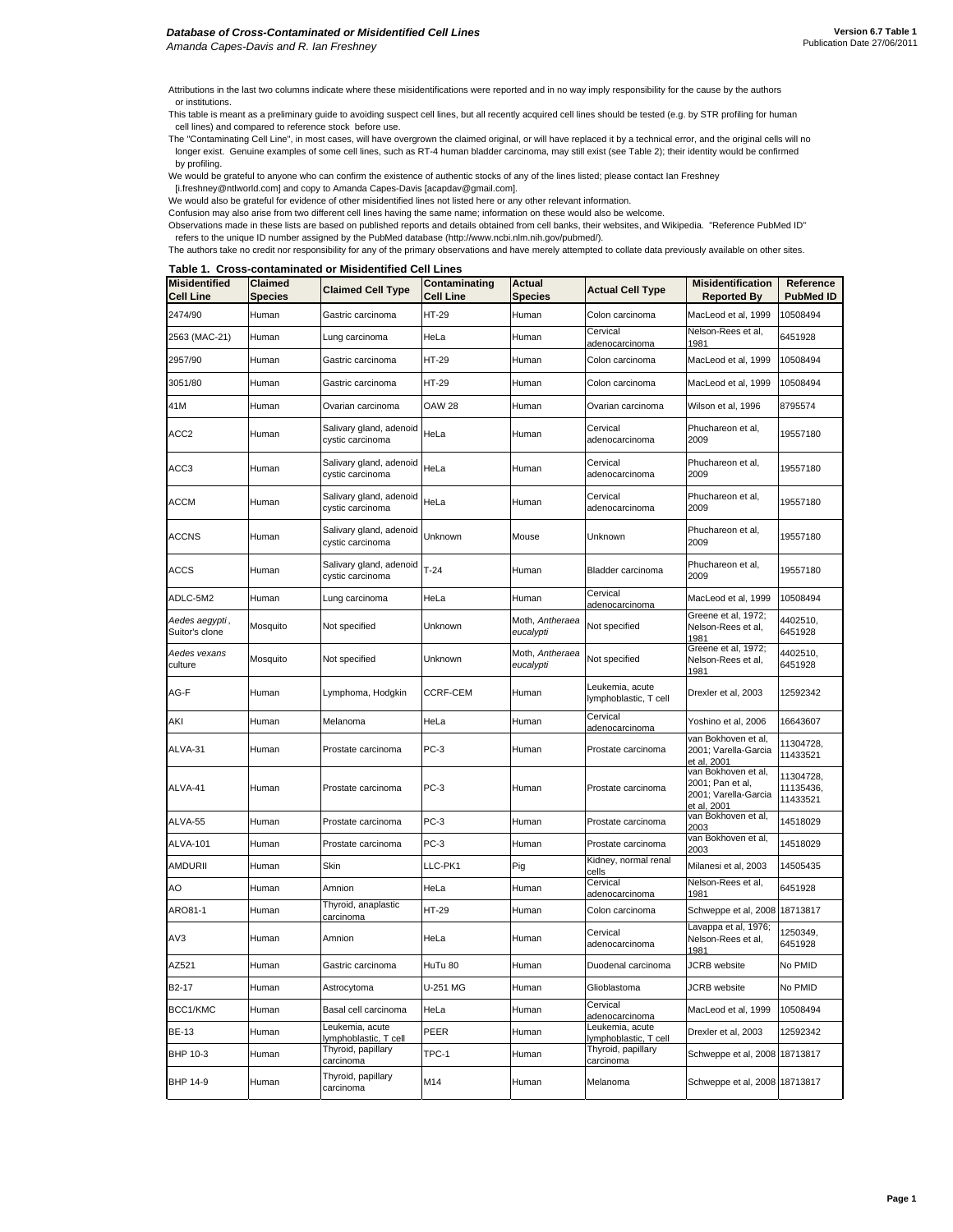| <b>Misidentified</b><br><b>Cell Line</b> | Claimed<br>Species                       | <b>Claimed Cell Type</b>                              | Contaminating<br><b>Cell Line</b> | Actual<br><b>Species</b>                        | <b>Actual Cell Type</b>                               | <b>Misidentification</b><br><b>Reported By</b>                       | Reference<br><b>PubMed ID</b> |
|------------------------------------------|------------------------------------------|-------------------------------------------------------|-----------------------------------|-------------------------------------------------|-------------------------------------------------------|----------------------------------------------------------------------|-------------------------------|
| BHP 17-10                                | Human                                    | Thyroid, papillary<br>carcinoma                       | M14                               | Human                                           | Melanoma                                              | Schweppe et al, 2008 18713817                                        |                               |
| <b>BHP 2-7</b>                           | Human                                    | Thyroid, papillary<br>carcinoma                       | TPC-1                             | Human                                           | Thyroid, papillary<br>carcinoma                       | Schweppe et al, 2008 18713817                                        |                               |
| BHP 5-16                                 | Human                                    | Thyroid, papillary<br>carcinoma                       | M14                               | Human                                           | Melanoma                                              | Schweppe et al, 2008 18713817                                        |                               |
| <b>BHP 7-13</b>                          | Human                                    | Thyroid, papillary<br>carcinoma                       | TPC-1                             | Human                                           | Thyroid, papillary<br>carcinoma                       | Schweppe et al, 2008 18713817                                        |                               |
| BIC-1                                    | Human                                    | Esophageal<br>adenocarcinoma                          | SW-480, SW-620                    | Human                                           | Colon carcinoma                                       | Boonstra et al, 2010                                                 | 20075370                      |
| BLIN-1 (also<br>subclone 1E8)            | Human                                    | Leukemia, acute<br>lymphoblastic, B cell<br>precursor | NALM-6                            | Human                                           | Leukemia, acute<br>lymphoblastic, B cell<br>precursor | Drexler et al, 2003                                                  | 12592342                      |
| BM-1604                                  | Human                                    | Prostate carcinoma                                    | DU-145                            | Human                                           | Prostate carcinoma                                    | MacLeod et al, 1999                                                  | 10508494                      |
| BrCA 5                                   | Human                                    | Breast carcinoma                                      | HeLa                              | Human                                           | Cervical<br>adenocarcinoma                            | Nelson-Rees and<br>Flandermeyer, 1977;<br>Nelson-Rees et al,<br>1981 | 557237,<br>6451928            |
| C16<br>(MRC-5 derivative)                | Human                                    | Lung cells, fetal                                     | HeLa                              | Human                                           | Cervical<br>adenocarcinoma                            | <b>ECACC</b> website                                                 | No PMID                       |
| CAC <sub>2</sub>                         | Human                                    | Salivary gland, adenoid<br>cystic carcinoma           | Unknown                           | Rat                                             | Unknown                                               | Phuchareon et al,<br>2009                                            | 19557180                      |
| CaMa (clone 15)                          | Human                                    | Breast carcinoma                                      | Unknown                           | Syrian hamster<br>and mouse                     | Unknown                                               | Nelson-Rees et al.<br>1981                                           | 6451928                       |
| CaOV                                     | Human                                    | Ovarian carcinoma                                     | HeLa                              | Human                                           | Cervical<br>adenocarcinoma                            | Nelson-Rees et al,<br>1981                                           | 6451928                       |
| CaVe                                     | Human                                    | Gastric carcinoma                                     | HeLa                              | Human                                           | Cervical<br>adenocarcinoma                            | Nelson-Rees et al,<br>1981                                           | 6451928                       |
| CCL3                                     | Human                                    | Chordoma                                              | Unknown                           | Mouse                                           | Unknown                                               | Brüderlein et al, 2010 21253487                                      |                               |
| Chang liver                              | Human                                    | Liver, normal hepatic<br>cells                        | HeLa                              | Human                                           | Cervical<br>adenocarcinoma                            | Lavappa et al, 1976;<br>Nelson-Rees et al,<br>1981                   | 1250349,<br>6451928           |
| СНВ                                      | Human                                    | Astrocytoma                                           | Unknown                           | Rat                                             | Not specified                                         | Nelson-Rees et al,<br>1981                                           | 6451928                       |
| CHP-100                                  | Human                                    | Neuroblastoma                                         | <b>IMR-32</b>                     | Human                                           | Neuroblastoma                                         | <b>ECACC</b> website                                                 | No PMID                       |
| CHP-234                                  | Human                                    | Neuroblastoma                                         | Unknown                           | Human                                           | Unknown                                               | ATCC website                                                         | No PMID                       |
| Clom 15                                  | Human                                    | Glioblastoma                                          | Unknown                           | Rat                                             | Unknown                                               | Higgins et al, 2010                                                  | 20951163                      |
| Clone 1-5c-4                             | Human                                    | Conjunctiva                                           | HeLa                              | Human                                           | Cervical<br>adenocarcinoma                            | <b>ECACC</b> website                                                 | No PMID                       |
| Clone-16                                 | Human                                    | Pancreas, fetal<br>endocrine cells                    | Unknown                           | Syrian hamster                                  | Unknown                                               | Matsuba et al, 1988                                                  | 2903855                       |
| Clone 1A                                 | Rainbow trout,<br>Oncorhynchus<br>mykiss | Blood                                                 | CHSE-214                          | Chinook salmon,<br>Oncorhynchus<br>tschawytscha | Embryo                                                | Perry et al, 2001                                                    | 19002917                      |
| <b>CMP</b>                               | Human                                    | Rectal adenocarcinoma                                 | HeLa                              | Human                                           | Cervical<br>adenocarcinoma                            | Nelson-Rees et al,<br>1981                                           | 6451928                       |
| CMPII <sub>C2</sub>                      | Human                                    | Rectal adenocarcinoma HeLa                            |                                   | Human                                           | Cervical<br>adenocarcinoma                            | Nelson-Rees et al,<br>1981                                           | 6451928                       |
| CNDT2                                    | Human                                    | Carcinoid tumour                                      | Unknown                           | Human                                           | <b>Unknown</b>                                        | Ellis et al, 2010                                                    | 20959409                      |
| $CO (= COLE)$                            | Human                                    | Lymphoma, Hodgkin                                     | CCRF-CEM                          | Human                                           | Leukemia, acute<br>lymphoblastic, T cell              | Drexler et al, 2003                                                  | 12592342                      |
| COLO-677                                 | Human                                    | Lung carcinoma, small<br>cell                         | RPMI-8226                         | Human                                           | Myeloma                                               | DSMZ website                                                         | No PMID                       |
| COLO-818                                 | Human                                    | Melanoma                                              | COLO-800                          | Human                                           | Melanoma                                              | MacLeod et al, 1999                                                  | 10508494                      |
| CoLo-TC                                  | Human                                    | Colon carcinoma                                       | COLO-205                          | Human                                           | Colon carcinoma                                       | <b>RIKEN</b> website                                                 | No PMID                       |
| Culisita inornata<br>culture             | Mosquito                                 | Not specified                                         | Unknown                           | Moth, Antheraea<br>eucalypti                    | Not specified                                         | Greene et al, 1972;<br>Nelson-Rees et al,<br>1981                    | 4402510,<br>6451928           |
| D18T                                     | Human                                    | Synovial cell                                         | HeLa                              | Human                                           | Cervical<br>adenocarcinoma                            | Nelson-Rees et al,<br>1981                                           | 6451928                       |
| D98/AH                                   | Human                                    | Not specified                                         | HeLa                              | Human                                           | Cervical<br>adenocarcinoma                            | Honma et al, 1992                                                    | 1730567                       |
| D98/AH2 Clone B                          | Human                                    | Not specified                                         | HeLa                              | Human                                           | Cervical<br>adenocarcinoma                            | <b>ECACC</b> website                                                 | No PMID                       |
| <b>DAMI</b>                              | Human                                    | Leukemia, acute<br>myeloid, M7                        | HEL                               | Human                                           | Leukemia, acute<br>myeloid, M6                        | MacLeod et al, 1997;<br>Drexler et al, 2003                          | 9447816,<br>12592342          |
| DAPT                                     | Human                                    | Astrocytoma, piloid                                   | HeLa                              | Human                                           | Cervical<br>adenocarcinoma                            | Nelson-Rees et al,<br>1981                                           | 6451928                       |
| DD                                       | Human                                    | Malignant histiocytosis                               | K-562                             | Human                                           | Leukemia, chronic<br>myeloid, blast crisis            | Drexler et al, 2003                                                  | 12592342                      |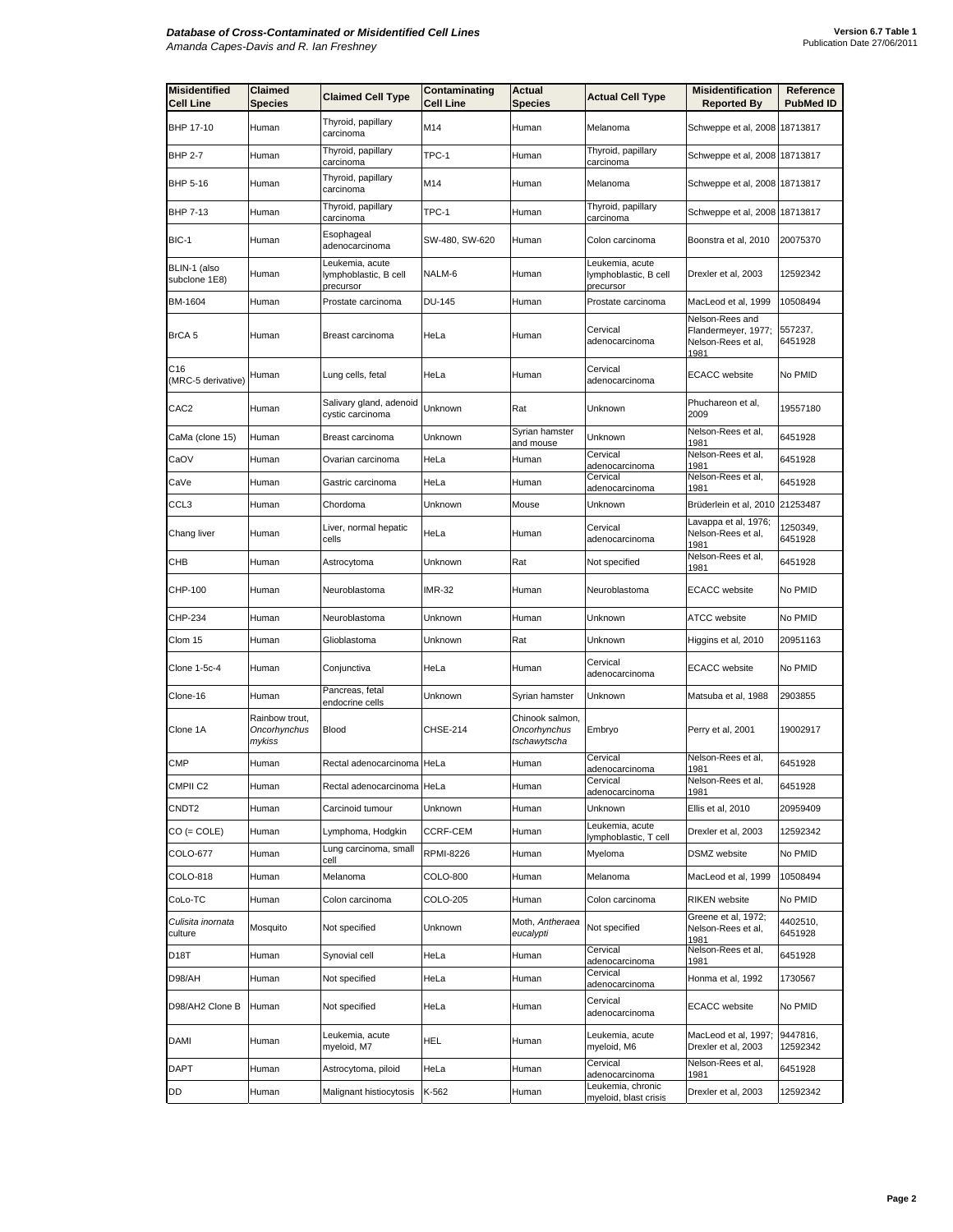| <b>Misidentified</b><br><b>Cell Line</b> | Claimed<br><b>Species</b> | <b>Claimed Cell Type</b>                              | Contaminating<br><b>Cell Line</b> | Actual<br><b>Species</b>                               | <b>Actual Cell Type</b>                               | <b>Misidentification</b><br><b>Reported By</b>     | Reference<br><b>PubMed ID</b> |
|------------------------------------------|---------------------------|-------------------------------------------------------|-----------------------------------|--------------------------------------------------------|-------------------------------------------------------|----------------------------------------------------|-------------------------------|
| Det30A                                   | Human                     | Breast carcinoma,<br>ascitic fluid                    | HeLa                              | Human                                                  | Cervical<br>adenocarcinoma                            | Nelson-Rees et al,<br>1981                         | 6451928                       |
| Detroit-6 (Det6)                         | Human                     | Sternal marrow cells                                  | HeLa                              | Human                                                  | Cervical<br>adenocarcinoma                            | Lavappa et al, 1976;<br>Nelson-Rees et al,<br>1981 | 1250349,<br>6451928           |
| Detroit-98                               | Human                     | Sternal marrow cells                                  | HeLa                              | Human                                                  | Cervical<br>adenocarcinoma                            | Lavappa, 1978;<br>Nelson-Rees et al,<br>1981       | 566722,<br>6451928            |
| Detroit 98/AG                            | Human                     | Sternal marrow cells                                  | HeLa                              | Human                                                  | Cervical<br>adenocarcinoma                            | Lavappa, 1978;<br>Nelson-Rees et al,<br>1981       | 566722,<br>6451928            |
| Detroit 98/AH-2                          | Human                     | Sternal marrow cells                                  | HeLa                              | Human                                                  | Cervical<br>adenocarcinoma                            | Lavappa, 1978;<br>Nelson-Rees et al,<br>1981       | 566722,<br>6451928            |
| Detroit 98/AH-R                          | Human                     | Sternal marrow cells                                  | HeLa                              | Human                                                  | Cervical<br>adenocarcinoma                            | Lavappa, 1978;<br>Nelson-Rees et al,<br>1981       | 566722,<br>6451928            |
| Detroit 98s                              | Human                     | Sternal marrow cells                                  | HeLa                              | Human                                                  | Cervical<br>adenocarcinoma                            | Lavappa, 1978;<br>Nelson-Rees et al,<br>1981       | 566722,<br>6451928            |
| DJM-1                                    | Human                     | Squamous cell<br>carcinoma                            | BSCC-93                           | Human                                                  | Skin, squamous cell<br>carcinoma                      | Yoshino et al, 2006                                | 16643607                      |
| DRO90-1                                  | Human                     | Thyroid, anaplastic<br>carcinoma                      | A-375                             | Human                                                  | Melanoma                                              | Schweppe et al, 2008                               | 18713817                      |
| DuPro-1                                  | Human                     | Prostate carcinoma                                    | $PC-3$                            | Human                                                  | Prostate carcinoma                                    | van Bokhoven et al,<br>2003                        | 14518029                      |
| EB33                                     | Human                     | Prostate carcinoma                                    | HeLa                              | Human                                                  | Cervical<br>adenocarcinoma                            | Nelson-Rees, 1979;<br>Nelson-Rees et al,<br>1981   | 535908,<br>6451928            |
| <b>ECTC</b>                              | Cow                       | Thyroid, embryonic                                    | Vero                              | Monkey, African<br>green<br>Cercopithecus<br>aethiops) | Kidney, normal renal<br>cells                         | Milanesi et al, 2003                               | 14505435                      |
| <b>ECV-304</b>                           | Human                     | Endothelium, normal<br>cells                          | $T-24$                            | Human                                                  | Bladder carcinoma                                     | Dirks et al, 1999;<br>MacLeod et al, 1999          | 10614862,<br>10508494         |
| ED27                                     | Human                     | Chorionic villus                                      | HeLa                              | Human                                                  | Cervical<br>adenocarcinoma                            | Kniss et al, 2002                                  | 11869090                      |
| EEK                                      | Horse                     | Kidney, embryonic renal<br>cells                      | NSK                               | Pig                                                    | Kidney, normal renal<br>cells                         | Milanesi et al, 2003                               | 14505435                      |
| EН                                       | Human                     | Leukemia, hairy cell                                  | НK                                | Human                                                  | Leukemia, hairy cell                                  | Drexler et al, 2003                                | 12592342                      |
| EJ-1                                     | Human                     | Bladder carcinoma                                     | $T-24$                            | Human                                                  | Bladder carcinoma                                     | Masters et al, 2001                                | 11416159                      |
| Ej138                                    | Human                     | Bladder carcinoma                                     | $T-24$                            | Human                                                  | Bladder carcinoma                                     | Azari et al, 2007                                  | 17254797                      |
| EICo                                     | Human                     | Breast carcinoma                                      | HeLa                              | Human                                                  | Cervical<br>adenocarcinoma                            | Nelson-Rees et al,<br>1981                         | 6451928                       |
| EPC                                      | Carp, Cyprinus<br>carpio  | Epithelial papilloma                                  | Unknown                           | Fathead minnow,<br>Pimephales<br>promelas              | Unknown                                               | ATCC website                                       | No PMID                       |
| EPLC3-2M1                                | Human                     | Lung carcinoma                                        | HeLa                              | Human                                                  | Cervical<br>adenocarcinoma                            | MacLeod et al, 1999                                | 10508494                      |
| EPLC-65                                  | Human                     | Lung carcinoma                                        | HeLa                              | Human                                                  | Cervical<br>adenocarcinoma                            | MacLeod et al, 1999                                | 10508494                      |
| ESP <sub>1</sub>                         | Human                     | Lymphoma, Burkitt                                     | HeLa                              | Human                                                  | Cervical<br>adenocarcinoma                            | Nelson-Rees et al,<br>1981                         | 6451928                       |
| ETK-1                                    | Human                     | Cholangiocarcinoma                                    | <b>SSP-25</b>                     | Human                                                  | Cholangiocarcinoma                                    | Yoshino et al, 2006                                | 16643607                      |
| $EU-1$                                   | Human                     | Leukemia, acute<br>lymphoblastic, B cell<br>precursor | REH                               | Human                                                  | Leukemia, acute<br>lymphoblastic, B cell<br>precursor | Drexler et al, 2003                                | 12592342                      |
| <b>EU-7</b>                              | Human                     | Leukemia, acute<br>lymphoblastic, T cell              | CCRF-CEM                          | Human                                                  | Leukemia, acute<br>lymphoblastic, T cell              | Drexler et al, 2003                                | 12592342                      |
| EUE                                      | Human                     | Subcutis, fetal                                       | HeLa                              | Human                                                  | Cervical<br>adenocarcinoma                            | Nelson-Rees et al,<br>1981                         | 6451928                       |
| EVLC2                                    | Human                     | Umbilical vein<br>endothelium,<br>transfected         | Unknown                           | Human                                                  | Non-endothelial?                                      | Unger et al, 2002                                  | 12453433                      |
| F2-4E5                                   | Human                     | Thymic epithelium                                     | SK-HEP-1                          | Human                                                  | Liver carcinoma                                       | MacLeod et al, 1999                                | 10508494                      |
| F2-5B6                                   | Human                     | Thymic epithelium                                     | SK-HEP-1                          | Human                                                  | Liver carcinoma                                       | MacLeod et al, 1999                                | 10508494                      |
| F255A4                                   | Human                     | Not specified                                         | HeLa                              | Human                                                  | Cervical<br>adenocarcinoma                            | Nelson-Rees et al,<br>1981                         | 6451928                       |
| FB2                                      | Human                     | Thyroid, papillary<br>carcinoma                       | TPC-1                             | Human                                                  | Thyroid, papillary<br>carcinoma                       | Ribeiro et al, 2008                                | 19087340                      |
| FL                                       | Human                     | Amnion                                                | HeLa                              | Human                                                  | Cervical<br>adenocarcinoma                            | Nelson-Rees et al,<br>1981; Ogura et al,<br>1993   | 6451928,<br>8397027           |
| Flow 13000                               | Human                     | Lung cells, embryonic<br>fibroblast                   | MRC-5                             | Human                                                  | Lung cells, embryonic<br>fibroblast                   | JCRB website                                       | No PMID                       |
| <b>Flow 5000</b>                         | Human                     | Lung cells, embryonic<br>fibroblast                   | <b>Flow 1000</b>                  | Human                                                  | Lung cells, embryonic<br>fibroblast                   | <b>JCRB</b> website                                | No PMID                       |
| <b>Flow 6000</b>                         | Human                     | Lung cells, embryonic<br>fibroblast                   | <b>Flow 1000</b>                  | Human                                                  | Lung cells, embryonic<br>fibroblast                   | <b>JCRB</b> website                                | No PMID                       |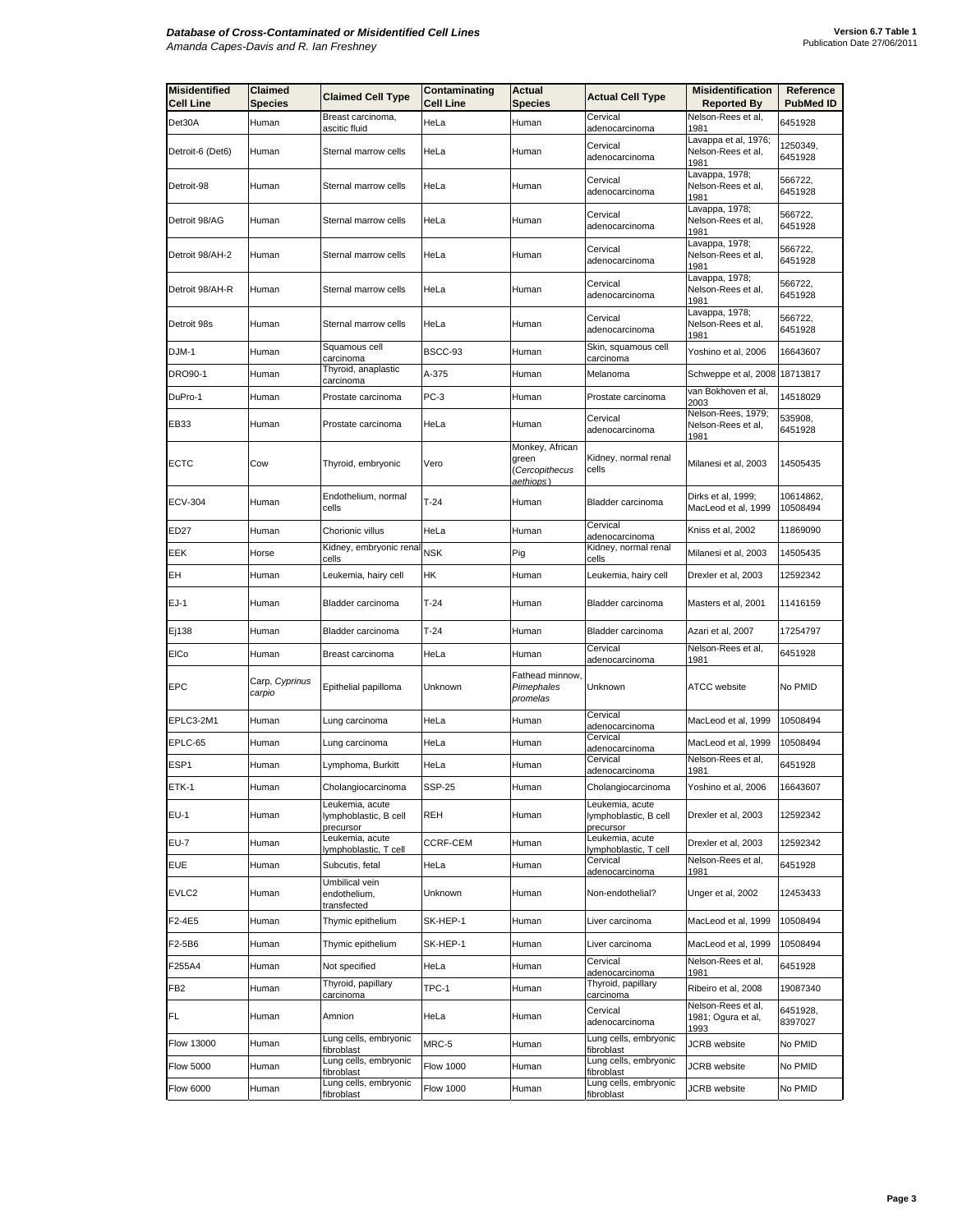| <b>Misidentified</b><br><b>Cell Line</b> | <b>Claimed</b><br>Species | <b>Claimed Cell Type</b>                   | Contaminating<br><b>Cell Line</b>                                                                   | <b>Actual</b><br><b>Species</b>       | <b>Actual Cell Type</b>               | <b>Misidentification</b><br><b>Reported By</b>                       | Reference<br><b>PubMed ID</b> |
|------------------------------------------|---------------------------|--------------------------------------------|-----------------------------------------------------------------------------------------------------|---------------------------------------|---------------------------------------|----------------------------------------------------------------------|-------------------------------|
| <b>Flow 7000</b>                         | Human                     | Lung cells, embryonic<br>fibroblast        | <b>Flow 3000</b>                                                                                    | Human                                 | Lung cells, embryonic<br>fibroblast   | <b>JCRB</b> website                                                  | No PMID                       |
| FQ                                       | Human                     | Lymphoma, Hodgkin                          | OMK-210                                                                                             | Monkey, Owl<br>(Aotus<br>trivirgatus) | Kidney, normal renal<br>cells         | Nelson-Rees et al.<br>1981; Drexler et al,<br>2003                   | 6451928,<br>12592342          |
| G-11<br>(HBT-3 derivative)               | Human                     | Breast carcinoma                           | HeLa                                                                                                | Human                                 | Cervical<br>adenocarcinoma            | Nelson-Rees et al,<br>1981                                           | 6451928                       |
| GHE                                      | Human                     | Astrocytoma                                | $T-24$                                                                                              | Human                                 | <b>Bladder carcinoma</b>              | MacLeod et al, 1999                                                  | 10508494                      |
| Girardi heart                            | Human                     | Heart, normal cells                        | HeLa                                                                                                | Human                                 | Cervical<br>adenocarcinoma            | Lavappa, 1978;<br>Nelson-Rees et al,<br>1981                         | 566722,<br>6451928            |
| GM1312                                   | Human                     | Myeloma                                    | Correct name.<br>incorrect cell type                                                                | Human                                 | EBV+ B-lymphoblastoid<br>cell line    | Drexler et al, 2003                                                  | 12592342                      |
| GPS-M                                    | Guinea pig                | Spleen, adult cells                        | Strain L-M                                                                                          | Mouse                                 | Connective tissue                     | Nelson-Rees et al,<br>1981                                           | 6451928                       |
| GPS-PD                                   | Guinea pig                | Spleen, adult cells                        | Strain L-M                                                                                          | Mouse                                 | Connective tissue                     | Nelson-Rees et al,<br>1981                                           | 6451928                       |
| GREF-X                                   | Human                     | Liver, hepatic<br>myofibroblast            | Unknown                                                                                             | Rat                                   | Unknown                               | MacLeod et al, 1999                                                  | 10508494                      |
| GT3TKB                                   | Human                     | Gastric carcinoma                          | RERF-LC-A1                                                                                          | Human                                 | Lung carcinoma                        | Yoshino et al, 2006                                                  | 16643607                      |
| H <sub>249</sub>                         | Human                     | Lung carcinoma, small<br>cell              | H69                                                                                                 | Human                                 | Lung carcinoma, small<br>cell         | Personal<br>communication, M.<br>Liscovitch to R.<br>Nardone         | No PMID                       |
| H-494                                    | Human                     | Prostate carcinoma                         | HeLa                                                                                                | Human                                 | Cervical<br>adenocarcinoma            | Williams, 1980                                                       | 6244232                       |
| H7D7A and<br>derivatives                 | Human                     | Liver, normal cells<br>(SV40-transformed)  | HepG2                                                                                               | Human                                 | Liver, hepatocellular<br>carcinoma    | van Pelt et al, 2003                                                 | 12619888                      |
| H7D7B and<br>derivatives                 | Human                     | Liver, normal cells<br>(SV40-transformed)  | HepG2                                                                                               | Human                                 | Liver, hepatocellular<br>carcinoma    | van Pelt et al, 2003                                                 | 12619888                      |
| H7D7C and<br>derivatives                 | Human                     | Liver, normal cells<br>(SV40-transformed)  | HepG2                                                                                               | Human                                 | Liver, hepatocellular<br>carcinoma    | van Pelt et al, 2003                                                 | 12619888                      |
| H7D7D and<br>derivatives                 | Human                     | Liver, normal cells<br>(SV40-transformed)  | HepG2                                                                                               | Human                                 | Liver, hepatocellular<br>carcinoma    | van Pelt et al, 2003                                                 | 12619888                      |
| HAG                                      | Human                     | Thyroid adenoma<br>(goitre)                | $T-24$                                                                                              | Human                                 | <b>Bladder carcinoma</b>              | MacLeod et al, 1999                                                  | 10508494                      |
| <b>HBC</b>                               | Human                     | Breast carcinoma,<br>invasive ductal tumor | Unknown                                                                                             | Rat                                   | Unknown                               | Nelson-Rees and<br>Flandermeyer, 1977;<br>Nelson-Rees et al,<br>1981 | 557237,<br>6451928            |
| <b>HBL-100</b>                           | Human                     | Breast carcinoma                           | Unknown                                                                                             | Human                                 | Unknown                               | Yoshino et al, 2006;<br>ATCC website                                 | 16643607                      |
| HBT-3                                    | Human                     | Breast carcinoma                           | HeLa                                                                                                | Human                                 | Cervical<br>adenocarcinoma            | Nelson-Rees et al,<br>1981                                           | 6451928                       |
| HBT-39b                                  | Human                     | Breast carcinoma                           | HeLa                                                                                                | Human                                 | Cervical<br>adenocarcinoma            | Nelson-Rees et al,<br>1981                                           | 6451928                       |
| HBT-E<br>(HBT-3 clone)                   | Human                     | Breast carcinoma                           | HeLa                                                                                                | Human                                 | Cervical<br>adenocarcinoma            | Nelson-Rees et al,<br>1981                                           | 6451928                       |
| HCE                                      | Human                     | Cervical carcinoma                         | HeLa                                                                                                | Human                                 | Cervical<br>adenocarcinoma            | Nelson-Rees et al.<br>1981                                           | 6451928                       |
| <b>HCu-10</b>                            | Human                     | Esophageal squamous<br>cell carcinoma      | Hcu-10, Hcu-18,<br>Hcu-22, Hcu-27,<br>Hcu-33, Hcu-37 or<br>Hcu-39 (genetically<br>identical)        | Human                                 | Esophageal squamous<br>cell carcinoma | van Helden et al,<br>1988                                            | 3167823                       |
| HCu-18                                   | Human                     | Esophageal squamous<br>cell carcinoma      | Hcu-10, Hcu-18,<br>Hcu-22, Hcu-27,<br>Hcu-33, Hcu-37 or<br>Hcu-39 (genetically<br>identical)        | Human                                 | Esophageal squamous<br>cell carcinoma | van Helden et al,<br>1988                                            | 3167823                       |
| <b>HCu-22</b>                            | Human                     | Esophageal squamous<br>cell carcinoma      | Hcu-10, Hcu-18,<br>Hcu-22, Hcu-27,<br>Hcu-33, Hcu-37 or<br>Hcu-39 (genetically<br>identical)        | Human                                 | Esophageal squamous<br>cell carcinoma | van Helden et al,<br>1988                                            | 3167823                       |
| <b>HCu-27</b>                            | Human                     | Esophageal squamous<br>cell carcinoma      | Hcu-10, Hcu-18,<br>Hcu-22, Hcu-27,<br>Hcu-33, Hcu-37 or<br>Hcu-39 (genetically<br>identical)        | Human                                 | Esophageal squamous<br>cell carcinoma | van Helden et al,<br>1988                                            | 3167823                       |
| <b>HCu-33</b>                            | Human                     | Esophageal squamous<br>cell carcinoma      | Hcu-10, Hcu-18,<br>Hcu-22, Hcu-27,<br>Hcu-33, Hcu-37 or<br>Hcu-39 (genetically<br><i>identical)</i> | Human                                 | Esophageal squamous<br>cell carcinoma | van Helden et al,<br>1988                                            | 3167823                       |
| <b>HCu-37</b>                            | Human                     | Esophageal squamous<br>cell carcinoma      | Hcu-10, Hcu-18,<br>Hcu-22, Hcu-27,<br>Hcu-33, Hcu-37 or<br>Hcu-39 (genetically<br><i>identical)</i> | Human                                 | Esophageal squamous<br>cell carcinoma | van Helden et al,<br>1988                                            | 3167823                       |
| <b>HCu-39</b>                            | Human                     | Esophageal squamous<br>cell carcinoma      | Hcu-10, Hcu-18,<br>Hcu-22, Hcu-27,<br>Hcu-33, Hcu-37 or<br>Hcu-39 (genetically<br>identical)        | Human                                 | Esophageal squamous<br>cell carcinoma | van Helden et al,<br>1988                                            | 3167823                       |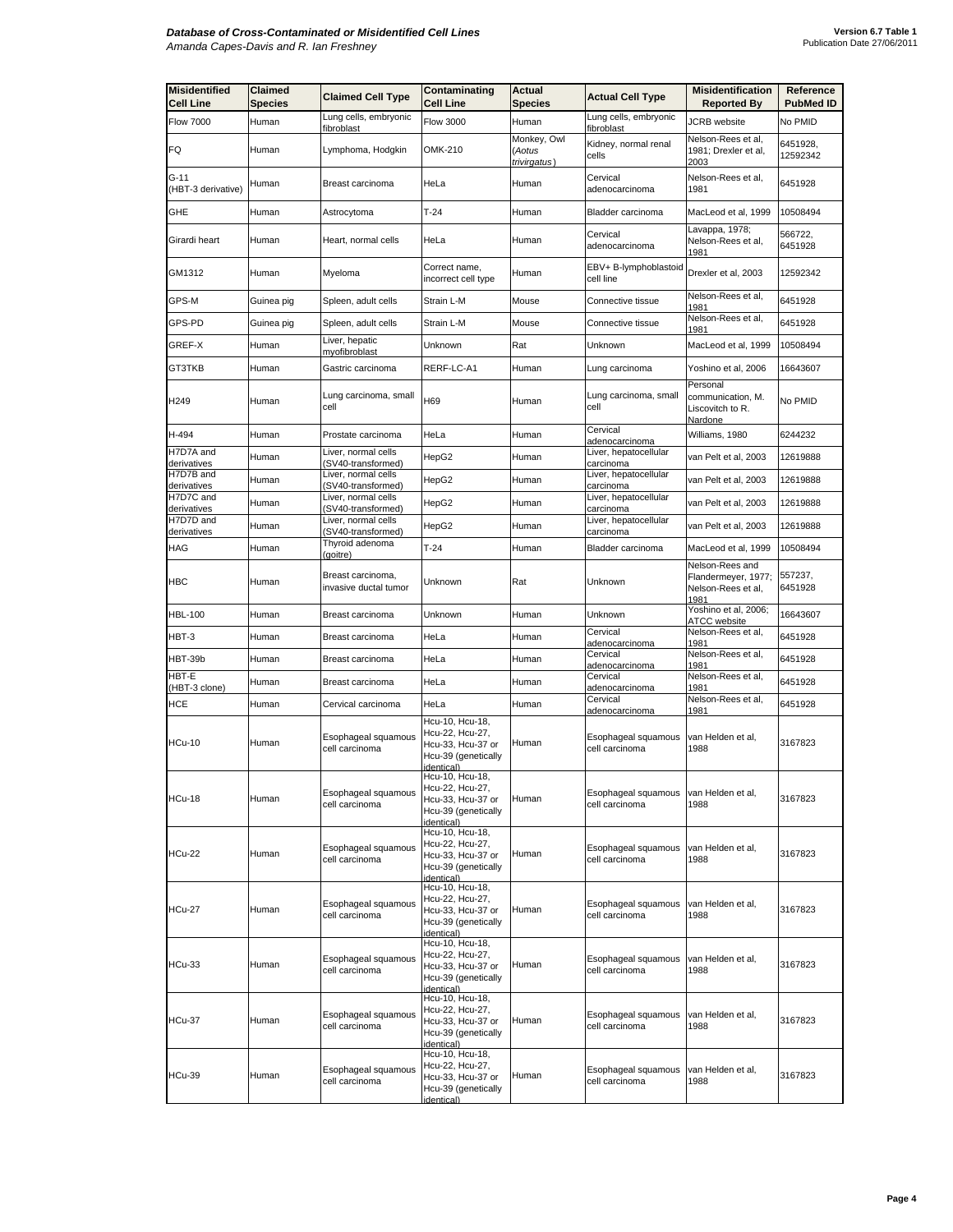| <b>Misidentified</b><br><b>Cell Line</b> | Claimed<br>Species | <b>Claimed Cell Type</b>                          | Contaminating<br>Cell Line | Actual<br><b>Species</b>                    | <b>Actual Cell Type</b>                  | <b>Misidentification</b><br><b>Reported By</b>     | Reference<br><b>PubMed ID</b> |
|------------------------------------------|--------------------|---------------------------------------------------|----------------------------|---------------------------------------------|------------------------------------------|----------------------------------------------------|-------------------------------|
| HCV-29Tmv<br>(HCV-29                     | Human              | Bladder, tumorigenic                              | $T-24$                     | Human                                       | Bladder carcinoma                        | Christensen et al,                                 | 8105864                       |
| derivative)                              |                    | urothelial cells                                  |                            |                                             |                                          | 1993                                               |                               |
| <b>HEC-155</b>                           | Human              | Uterine<br>adenocarcinoma                         | <b>HEC-180</b>             | Human                                       | Uterine carcinoma                        | JCRB website                                       | No PMID                       |
| <b>HEC-180</b>                           | Human              | Uterine<br>adenocarcinoma                         | <b>HEC-155</b>             | Human                                       | Uterine<br>adenocarcinoma                | <b>JCRB</b> website                                | No PMID                       |
| HEK                                      | Human              | Kidney, embryonic renal<br>cells                  | HeLa                       | Human                                       | Cervical<br>adenocarcinoma               | Nelson-Rees et al,<br>1981                         | 6451928                       |
| <b>HEK/HRV</b><br>(HEK derivative)       | Human              | Kidney, transformed<br>embryonic renal cells      | HeLa                       | Human                                       | Cervical<br>adenocarcinoma               | Nelson-Rees et al,<br>1981                         | 6451928                       |
|                                          |                    |                                                   |                            | Monkey, African                             |                                          |                                                    |                               |
| HEL-R66                                  | Human              | Not specified                                     | Unknown                    | green<br>(Cercopithecus<br><u>aethiops)</u> | Unknown                                  | Nelson-Rees et al,<br>1981                         | 6451928,<br>7236009           |
| HEp-2 (H.Ep.-2)                          | Human              | Laryngeal carcinoma                               | HeLa                       | Human                                       | Cervical<br>adenocarcinoma               | Nelson-Rees et al,<br>1981: Chen. 1988             | 6451928,<br>3180844           |
| Hep-2C                                   | Human              | Laryngeal carcinoma                               | HeLa                       | Human                                       | Cervical<br>adenocarcinoma               | <b>ECACC</b> website                               | No PMID                       |
| Hep2 (Clone 2B)                          | Human              | Laryngeal carcinoma                               | HeLa                       | Human                                       | Cervical<br>adenocarcinoma               | ECACC website                                      | No PMID                       |
| HIMEG-1                                  | Human              | Leukemia, chronic<br>myeloid                      | <b>HL-60</b>               | Human                                       | Leukemia, acute<br>myeloid, M2           | Drexler et al, 2003                                | 12592342                      |
| HKB-1                                    | Human              | Lymphoma, Hodgkin                                 | Unknown                    | Human                                       | Unknown                                  | Drexler et al. 2003                                | 12592342                      |
| HKMUS                                    | Human              | Cervical carcinoma                                | SKG-II-SF                  | Human                                       | Cervical carcinoma                       | <b>RIKEN</b> website                               | No PMID                       |
| <b>HKMUS-SF</b>                          | Human              | Cervical carcinoma                                | SKG-II-SF                  | Human                                       | Cervical carcinoma                       | Yoshino et al, 2006                                | 16643607                      |
| HL111783                                 | Human              | Lung carcinoma                                    | HeLa                       | Human                                       | Cervical<br>adenocarcinoma               | Yoshino et al, 2006                                | 16643607                      |
| HMV-1                                    | Human              | Melanoma                                          | HeLa                       | Human                                       | Cervical<br>adenocarcinoma               | MacLeod et al, 1999                                | 10508494                      |
| <b>HPB-MLT</b>                           | Human              | Leukemia, acute                                   | HPB-ALL                    | Human                                       | Leukemia, acute                          | Drexler et al, 2003                                | 12592342                      |
| HPC-36M                                  |                    | lymphoblastic, T cell                             |                            |                                             | lymphoblastic, T cell<br>Cervical        |                                                    |                               |
| (HPC-36<br>derivative)                   | Human              | Prostate carcinoma                                | HeLa                       | Human                                       | adenocarcinoma                           | Masters et al, 2001                                | 11416159                      |
| hPTC                                     | Human              | Thyroid, papillary cell                           | Unknown                    | Pig                                         | Unknown                                  | MacLeod et al, 1999                                | 10508494                      |
| <b>HSC-41</b>                            | Human              | Gastric carcinoma                                 | <b>HSC-42</b>              | Human                                       | Gastric carcinoma                        | <b>JCRB</b> website                                | No PMID                       |
| <b>HSG</b>                               | Human              | Salivary gland,<br>submandibular                  | HeLa                       | Human                                       | Cervical<br>adenocarcinoma               | <b>ECACC</b> website                               | No PMID                       |
| HSG-AZA1                                 | Human              | Salivary gland,<br>submandibular                  | HeLa                       | Human                                       | Cervical<br>adenocarcinoma               | <b>JCRB</b> website                                | No PMID                       |
| HSG-AZA3                                 | Human              | Salivary gland,<br>submandibular                  | HeLa                       | Human                                       | Cervical<br>adenocarcinoma               | JCRB website                                       | No PMID                       |
| HSGc-C5                                  | Human              | Oral carcinoma                                    | HeLa                       | Human                                       | Cervical<br>adenocarcinoma               | JCRB website                                       | No PMID                       |
| <b>HS-SULTAN</b>                         | Human              | Myeloma                                           | JIJOYE                     | Human                                       | Lymphoma, Burkitt                        | Drexler et al, 2001;                               | 11732505,                     |
| HSY                                      | Human              | Salivary gland, parotid                           | HeLa                       | Human                                       | Cervical                                 | Drexler et al, 2003<br>JCRB website                | 12592342<br>No PMID           |
|                                          |                    | Bladder, non-malignant                            |                            |                                             | adenocarcinoma<br>Bladder, non-malignant | Christensen et al,                                 |                               |
| Hu1734                                   | Human              | urothelial cells                                  | <b>HCV-29</b>              | Human                                       | urothelial cells                         | 1993                                               | 7905254                       |
| Hu456                                    | Human              | Bladder, tumorigenic<br>urothelial cells          | T-24                       | Human                                       | Bladder carcinoma                        | Christensen et al,<br>1993                         | 8105864                       |
| Hu549                                    | Human              | Bladder, tumorigenic<br>urothelial cells          | T-24                       | Human                                       | Bladder carcinoma                        | Christensen et al,<br>1993                         | 8105864                       |
| Hu609                                    | Human              | Bladder, non-malignant<br>urothelial cells        | J82                        | Human                                       | Bladder carcinoma                        | Christensen et al,<br>1993; Masters et al,<br>2001 | 7905254,<br>11416159          |
| Hu609Tmv<br>(Hu609 derivative)           | Human              | Bladder, tumorigenic<br>urothelial cells          | $T-24$                     | Human                                       | Bladder carcinoma                        | Christensen et al,<br>1993                         | 8105864                       |
| Hu961a, Hu961t<br>(Hu961<br>derivatives) | Human              | Bladder, tumorigenic<br>urothelial cells          | $T-24$                     | Human                                       | Bladder carcinoma                        | Christensen et al,<br>1993; Masters et al,<br>2001 | 8105864,<br>11416159          |
| HuK <sup>°</sup> 39                      | Human              | Kidney, normal renal<br>cells                     | HeLa                       | Human                                       | Cervical<br>adenocarcinoma               | Nelson-Rees et al,<br>1981                         | 6451928                       |
| HuL-1                                    | Human              | Liver, hepatocellular<br>carcinoma                | HeLa                       | Human                                       | Cervical<br>adenocarcinoma               | <b>JCRB</b> website                                | No PMID                       |
| Hut                                      | Human              | Not specified                                     | HeLa                       | Human                                       | Cervical<br>adenocarcinoma               | Nelson-Rees et al,<br>1981                         | 6451928                       |
| IMC-2                                    | Human              | Maxillary carcinoma                               | HeLa                       | Human                                       | Cervical<br>adenocarcinoma               | MacLeod et al, 1999                                | 10508494                      |
| IMC-3                                    | Human              | Maxillary carcinoma                               | HeLa                       | Human                                       | Cervical<br>adenocarcinoma               | Masters et al, 2001                                | 11416159                      |
| IMC-4                                    | Human              | Maxillary carcinoma                               | HeLa                       | Human                                       | Cervical<br>adenocarcinoma               | RIKEN website                                      | No PMID                       |
| Intestine 407<br>(Int-407, HEI)          | Human              | Intestinal cells<br>(jejunum/ileum),<br>embryonic | HeLa                       | Human                                       | Cervical<br>adenocarcinoma               | Lavappa, 1978;<br>Nelson-Rees et al,<br>1981       | 566722,<br>6451928            |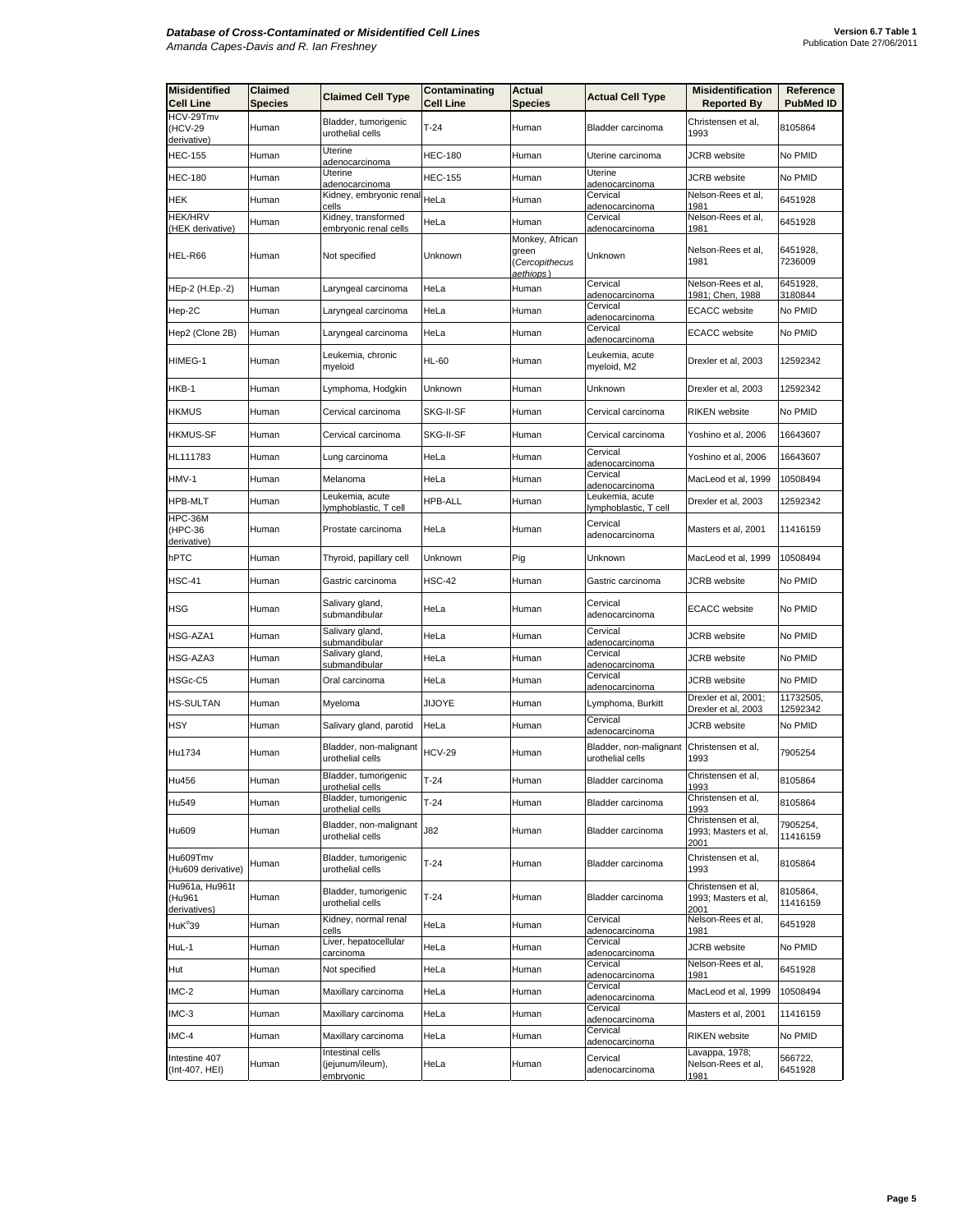| <b>Misidentified</b><br><b>Cell Line</b> | Claimed<br><b>Species</b> | <b>Claimed Cell Type</b>                              | Contaminating<br>Cell Line | Actual<br><b>Species</b> | <b>Actual Cell Type</b>                               | <b>Misidentification</b><br><b>Reported By</b>                                | Reference<br><b>PubMed ID</b>   |
|------------------------------------------|---------------------------|-------------------------------------------------------|----------------------------|--------------------------|-------------------------------------------------------|-------------------------------------------------------------------------------|---------------------------------|
| IPDDC-A2                                 | Human                     | Astrocytoma                                           | Unknown                    | Rat                      | Unknown                                               | <b>ECACC</b> website                                                          | No PMID                         |
| IPRB                                     | Human                     | Glioblastoma                                          | Unknown                    | Rat                      | Unknown                                               | Higgins et al, 2010                                                           | 20951163                        |
| IPTP/98                                  | Human                     | Glioblastoma                                          | Unknown                    | Rat                      | Unknown                                               | <b>ECACC</b> website                                                          | No PMID                         |
| J-111                                    | Human                     | Leukemia, acute<br>myeloid, M5                        | HeLa                       | Human                    | Cervical<br>adenocarcinoma                            | Nelson-Rees et al,<br>1981; Drexler et al.<br>2003                            | 6451928,<br>12592342            |
| J96                                      | Human                     | Leukemia                                              | HeLa                       | Human                    | Cervical<br><u>adenocarcinoma</u>                     | Nelson-Rees et al,<br>1981                                                    | 6451928                         |
| JCA-1                                    | Human                     | Prostate carcinoma                                    | $T-24$                     | Human                    | Bladder carcinoma                                     | van Bokhoven et al,<br>2001                                                   | 11522622                        |
| JHC                                      | Human                     | Placenta                                              | HeLa                       | Human                    | Cervical<br>adenocarcinoma                            | Nelson-Rees et al,<br>1981                                                    | 6451928                         |
| JHT<br>(JHC derivative)                  | Human                     | Placenta                                              | HeLa                       | Human                    | Cervical<br>adenocarcinoma                            | Nelson-Rees et al,<br>1981                                                    | 6451928                         |
| JOSK-I                                   | Human                     | Leukemia, acute<br>myeloid, M4                        | U-937                      | Human                    | Lymphoma, histiocytic                                 | MacLeod et al, 1999;<br>Drexler et al, 2003                                   | 10508494,<br>12592342           |
| JOSK-K                                   | Human                     | Leukemia, acute<br>myeloid, M5                        | U-937                      | Human                    | Lymphoma, histiocytic                                 | MacLeod et al, 1999;<br>Drexler et al, 2003                                   | 10508494,<br>12592342           |
| JOSK-M                                   | Human                     | Leukemia, chronic<br>myeloid, blast crisis            | U-937                      | Human                    | Lymphoma, histiocytic                                 | MacLeod et al, 1999;<br>Drexler et al, 2003                                   | 10508494,<br>12592342           |
| JOSK-S                                   | Human                     | Leukemia, acute<br>myeloid, M5                        | U-937                      | Human                    | Lymphoma, histiocytic                                 | MacLeod et al, 1999;<br>Drexler et al, 2003                                   | 10508494,<br>12592342           |
| JTC-17                                   | Human                     | Skin                                                  | HeLa                       | Human                    | Cervical<br>adenocarcinoma                            | Honma et al, 1992;<br><b>JCRB</b> website                                     | 1730567                         |
| JTC-3                                    | Human                     | Not specified                                         | HeLa                       | Human                    | Cervical<br>adenocarcinoma                            | Ogura et al, 1997                                                             | 9556756                         |
| K051                                     | Human                     | Leukemia, acute<br>myeloid, M2                        | K-562                      | Human                    | Leukemia, chronic<br>myeloid, blast crisis            | Drexler et al, 2003                                                           | 12592342                        |
| K1                                       | Human                     | Thyroid, papillary<br>carcinoma                       | GLAG-66                    | Human                    | Thyroid, papillary<br>carcinoma                       | Ribeiro et al, 2008;<br>Schweppe et al, 2008                                  | 19087340,<br>18713817           |
| K2                                       | Human                     | Thyroid, papillary<br>carcinoma                       | GLAG-66                    | Human                    | Thyroid, papillary<br>carcinoma                       | Ribeiro et al, 2008;<br>Schweppe et al, 2008 18713817                         | 19087340,                       |
| KAK1                                     | Human                     | Thyroid, follicular<br>adenoma                        | HT-29                      | Human                    | Colon carcinoma                                       | van Staveren et al,<br>2007; Schweppe et<br>al, 2008                          | 17804723,<br>18713817           |
| KAT10                                    | Human                     | Thyroid, papillary<br>carcinoma                       | HT-29                      | Human                    | Colon carcinoma                                       | van Staveren et al,<br>2007; Schweppe et<br>al, 2008                          | 17804723,<br>18713817           |
| KAT4                                     | Human                     | Thyroid, anaplastic<br>carcinoma                      | HT-29                      | Human                    | Colon carcinoma                                       | van Staveren et al,<br>2007; Schweppe et<br>al. 2008                          | 17804723,<br>18713817           |
| KAT5                                     | Human                     | Thyroid, papillary<br>carcinoma                       | HT-29                      | Human                    | Colon carcinoma                                       | Schweppe et al, 2008 18713817                                                 |                                 |
| KAT50                                    | Human                     | Thyroid, differentiated<br>cells                      | HT-29                      | Human                    | Colon carcinoma                                       | Schweppe et al, 2008 18713817                                                 |                                 |
| KAT7                                     | Human                     | Thyroid, benign<br>follicular hyperplasia             | HT-29                      | Human                    | Colon carcinoma                                       | Schweppe et al, 2008 18713817                                                 |                                 |
| KВ                                       | Human                     | Oral carcinoma                                        | HeLa                       | Human                    | Cervical<br>adenocarcinoma                            | Gartler, 1967;<br>Lavappa et al, 1976;<br>Nelson-Rees et al,<br><u> 1981 </u> | 4864103,<br>1250349,<br>6451928 |
| KB-3-1                                   | Human                     | Oral carcinoma                                        | HeLa                       | Human                    | Cervical<br>adenocarcinoma                            | <b>DSMZ</b> website                                                           | No PMID                         |
| KB-V1                                    | Human                     | Oral carcinoma                                        | HeLa                       | Human                    | Cervical<br>adenocarcinoma                            | DSMZ website                                                                  | No PMID                         |
| KCI-MOH1                                 | Human                     | Pancreatic carcinoma                                  | HPAC                       | Human                    | Pancreatic carcinoma                                  | DSMZ website                                                                  | No PMID                         |
| KM-3                                     | Human                     | Leukemia, acute<br>lymphoblastic, B cell<br>precursor | REH                        | Human                    | Leukemia, acute<br>lymphoblastic, B cell<br>precursor | Drexler et al, 2003                                                           | 12592342                        |
| KM3                                      | Human                     | Melanoma                                              | Unknown                    | Rat                      | Not specified                                         | Moseley et al, 2003                                                           | 12740908                        |
| KMS-21-BM                                | Human                     | Myeloma                                               | Unknown                    | Human                    | Unknown                                               | Drexler et al, 2003                                                           | 12592342                        |
| KMT-2                                    | Human                     | Umbilical cord blood                                  | KG-1                       | Human                    | Leukemia                                              | Yoshino et al, 2006                                                           | 16643607                        |
| <b>KNS-89</b>                            | Human                     | Gliosarcoma                                           | U-251 MG                   | Human                    | Glioblastoma                                          | JCRB website                                                                  | No PMID                         |
| KOSC-3                                   | Human                     | Oral carcinoma                                        | Ca9-22                     | Human                    | Oral carcinoma                                        | <b>JCRB</b> website                                                           | No PMID                         |
| KP-1N                                    | Human                     | Pancreatic carcinoma                                  | PANC-1                     | Human                    | Pancreatic carcinoma                                  | JCRB website                                                                  | No PMID                         |
| KPB-M15                                  | Human                     | Leukemia, chronic<br>myeloid, blast crisis            | KYO-1                      | Human                    | Leukemia, chronic<br>myeloid, blast crisis            | Drexler et al, 2003                                                           | 12592342                        |
| KPL-1                                    | Human                     | Breast carcinoma                                      | MCF-7                      | Human                    | Breast carcinoma                                      | DSMZ website                                                                  | No PMID                         |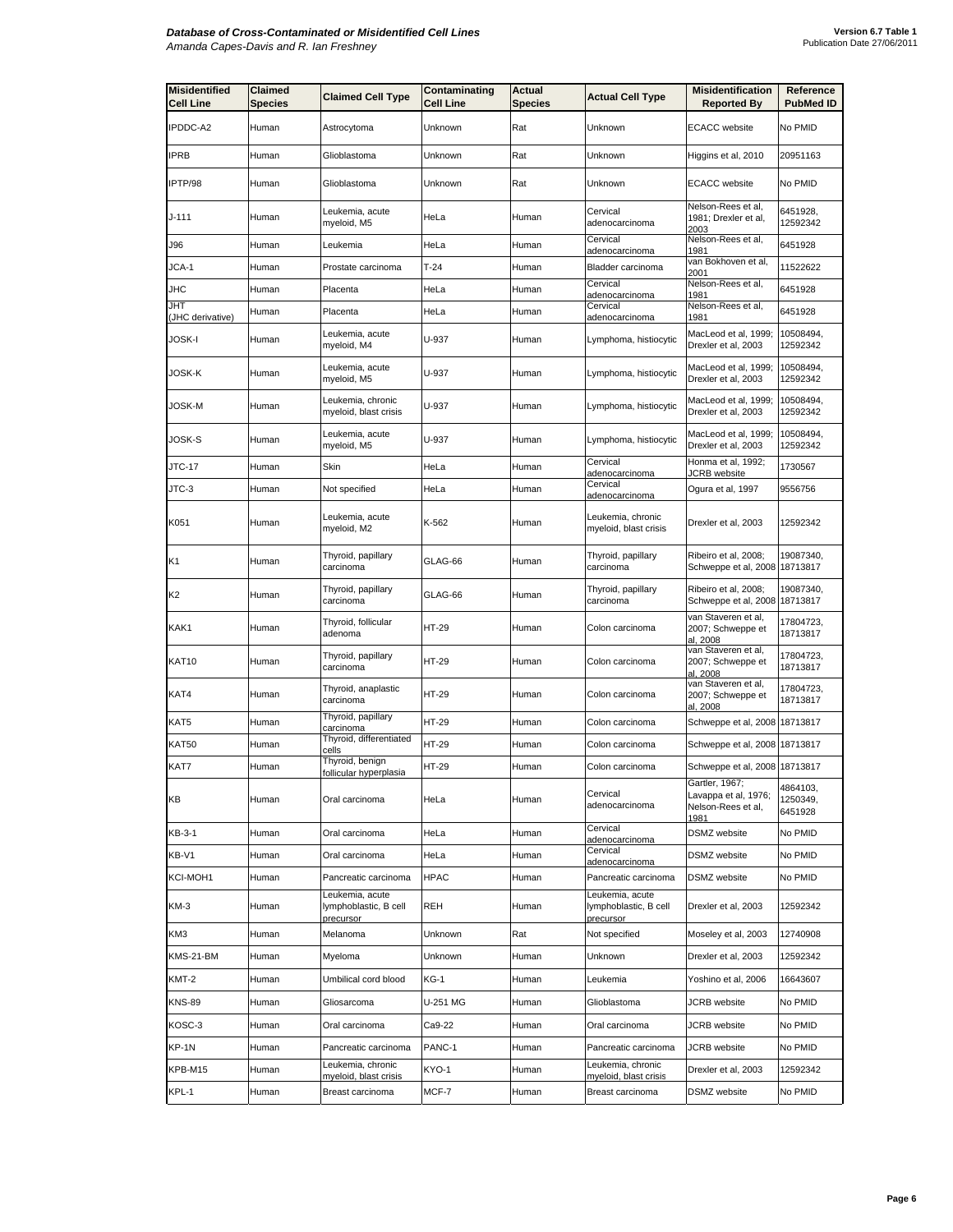| <b>Misidentified</b><br><b>Cell Line</b>               | Claimed<br><b>Species</b>             | <b>Claimed Cell Type</b>                              | Contaminating<br><b>Cell Line</b> | Actual<br><b>Species</b>                                | <b>Actual Cell Type</b>                               | <b>Misidentification</b><br><b>Reported By</b>                    | Reference<br><b>PubMed ID</b>      |
|--------------------------------------------------------|---------------------------------------|-------------------------------------------------------|-----------------------------------|---------------------------------------------------------|-------------------------------------------------------|-------------------------------------------------------------------|------------------------------------|
| KP-P1                                                  | Human                                 | Prostate carcinoma                                    | HeLa                              | Human                                                   | Cervical<br>adenocarcinoma                            | Nelson-Rees et al,<br>1981                                        | 6451928                            |
| KU-YS                                                  | Human                                 | Neuroblastoma                                         | <b>KU-SN</b>                      | Human                                                   | Neuroectodermal tumor                                 | <b>RIKEN</b> website                                              | No PMID                            |
| L-132                                                  | Human                                 | Lung cells, embryonic                                 | HeLa                              | Human                                                   | Cervical<br>adenocarcinoma                            | Lavappa, 1978;<br>Nelson-Rees et al,<br>1981                      | 566722,<br>6451928                 |
| L-41<br>(J96 derivative)                               | Human                                 | Leukemia, bone marrow HeLa                            |                                   | Human                                                   | Cervical<br>adenocarcinoma                            | <b>ECACC</b> website                                              | No PMID                            |
| LED-Ti                                                 | Human                                 | Cervical carcinoma                                    | HeLa                              | Human                                                   | Cervical<br>adenocarcinoma                            | Nelson-Rees et al,<br>1981                                        | 6451928                            |
| LLC-15MB                                               | Human                                 | Breast carcinoma                                      | M14                               | Human                                                   | Melanoma                                              | Thompson et al, 2004                                              | 15679051                           |
| LR10.6                                                 | Human                                 | Leukemia, acute<br>lymphoblastic, B cell<br>precursor | NALM-6                            | Human                                                   | Leukemia, acute<br>lymphoblastic, B cell<br>precursor | MacLeod et al, 1999;<br>Drexler et al, 2003                       | 10508494,<br>12592342              |
| LT-1                                                   | Frog, grass                           | Kidney, renal<br>adenocarcinoma                       | TH and FHM                        | $TH = box$ turtle;<br>FHM = fathead<br>minnow           | TH = heart; FHM =<br>unspecified                      | Nelson-Rees et al,<br>1981                                        | 6451928                            |
| LU                                                     | Human                                 | Lung cells, fetal                                     | HeLa                              | Human                                                   | Cervical<br>adenocarcinoma                            | Nelson-Rees et al,<br>1981                                        | 6451928                            |
| LU 106                                                 | Human                                 | Lung cells, embryonic                                 | HeLa                              | Human                                                   | Cervical<br>adenocarcinoma                            | Nelson-Rees et al,<br>1981                                        | 6451928                            |
| Lu-130                                                 | Human                                 | Lung carcinoma                                        | Lu-134A, B                        | Human                                                   | Lung carcinoma                                        | Yoshino et al, 2006                                               | 16643607                           |
| M10T                                                   | Human                                 | Synovial cell                                         | HeLa                              | Human                                                   | Cervical<br><u>adenocarcinoma</u>                     | Nelson-Rees et al,<br>1981                                        | 6451928                            |
| M4A4 and<br>derivatives<br>(MDA-MB-435<br>derivatives) | Human                                 | Breast carcinoma                                      | M14                               | Human                                                   | Melanoma                                              | <b>ATCC</b> website                                               | No PMID                            |
| MA-104                                                 | Monkey, Rhesus<br>(Macaca<br>mulatta) | Kidney, embryonic renal<br>cells                      | Vero?                             | Monkey, African<br>green<br>(Cercopithecus<br>aethiops) | Kidney, normal renal<br>cells                         | Milanesi et al, 2003                                              | 14505435                           |
| MA-111                                                 | Rabbit                                | Kidney, newborn                                       | Vero?                             | Monkey, African<br>green<br>Cercopithecus<br>aethiops)  | Kidney, normal renal<br>cells                         | Nelson-Rees et al,<br>1981                                        | 6451928                            |
| MA-160                                                 | Human                                 | Prostate adenoma                                      | HeLa                              | Human                                                   | Cervical<br>adenocarcinoma                            | Nelson-Rees, 1977;<br>Nelson-Rees et al,<br><u> 1981</u>          | 562836,<br>6451928                 |
| MaTu                                                   | Human                                 | Breast carcinoma                                      | HeLa                              | Human                                                   | Cervical<br>adenocarcinoma                            | MacLeod et al, 1999                                               | 10508494                           |
| MC-4000                                                | Human                                 | Breast carcinoma                                      | HeLa                              | Human                                                   | Cervical<br>adenocarcinoma                            | MacLeod et al, 1999                                               | 10508494                           |
| McCoy                                                  | Human                                 | Not specified                                         | Strain L                          | Mouse                                                   | Connective tissue                                     | Nelson-Rees et al,<br>1981                                        | 6451928                            |
| MCF-7/AdrR<br>(NCI/ADR-RES)                            | Human                                 | Breast carcinoma                                      | OVCAR-8                           | Human                                                   | Ovarian carcinoma                                     | Liscovitch and Ravid,<br>2007                                     | 16504380                           |
| MDA-MB-435                                             | Human                                 | Breast carcinoma                                      | M14                               | Human                                                   | Melanoma                                              | Ellison et al, 2002;<br>Christgen et al, 2007;<br>Rae et al, 2007 | 12354931,<br>17786032,<br>17004106 |
| MDA-N<br>(MDA-MB-435<br>derivative)                    | Human                                 | Breast carcinoma,<br>HER2/ERBB2-<br>transfected       | M14                               | Human                                                   | Melanoma                                              | Lorenzi et al, 2009                                               | 19372543                           |
| MDS                                                    | Human                                 | Leukemia, chronic<br>myelomonocytic                   | JURKAT                            | Human                                                   | Leukemia, acute<br>lymphoblastic, T cell              | Drexler et al, 2003                                               | 12592342                           |
| MEL-HO                                                 | Human                                 | Melanoma                                              | Unknown                           | Human                                                   | Unknown                                               | MacLeod et al, 1999                                               | 10508494                           |
| ME-WEI                                                 | Human                                 | Melanoma                                              | Unknown                           | Human                                                   | Unknown                                               | MacLeod et al, 1999                                               | 10508494                           |
| MGH-U1 (EJ)                                            | Human                                 | Bladder carcinoma                                     | $T-24$                            | Human                                                   | Bladder carcinoma                                     | O'Toole et al, 1983;<br>in et al, 1985                            | 6823318,<br>4027986                |
| MGH-U2 (HM)                                            | Human                                 | Bladder carcinoma                                     | T-24                              | Human                                                   | Bladder carcinoma                                     | O'Toole et al, 1983;<br>in et al, 1985                            | 6823318,<br>4027986                |
| MHH-225                                                | Human                                 | Leukemia, acute<br>myeloid, M7                        | JURKAT                            | Human                                                   | Leukemia, acute<br>lymphoblastic, T cell              | Drexler et al, 2003                                               | 12592342                           |
| Minnesota EE                                           | Human                                 | Esophageal epithelium                                 | HeLa                              | Human                                                   | Cervical<br>adenocarcinoma                            | Lavappa, 1978;<br>Nelson-Rees et al,<br>1981                      | 566722,<br>6451928                 |
| MKB-1                                                  | Human                                 | Leukemia, acute<br>myeloid                            | CCRF-CEM                          | Human                                                   | Leukemia, acute<br>lymphoblastic, T cell              | MacLeod et al, 1999;<br>Drexler et al, 2003                       | 10508494,<br>12592342              |
| MKN28                                                  | Human                                 | Gastric carcinoma                                     | MKN74                             | Human                                                   | Gastric carcinoma                                     | JCRB website                                                      | No PMID                            |
| MKN-7                                                  | Human                                 | Gastric carcinoma                                     | Unknown                           | Human                                                   | Lymphoblastoid cells                                  | Suzuki and<br>Sekiguchi, 1999                                     | No PMID<br>(book chapter)          |
| MMAc                                                   | Human                                 | Melanoma                                              | Mash-1                            | Human                                                   | Schwannoma                                            | Yoshino et al, 2006                                               | 16643607                           |
| MOBS-1                                                 | Human                                 | Leukemia, acute<br>myeloid, M5                        | U-937                             | Human                                                   | Lymphoma, histiocytic                                 | Drexler et al, 2003                                               | 12592342                           |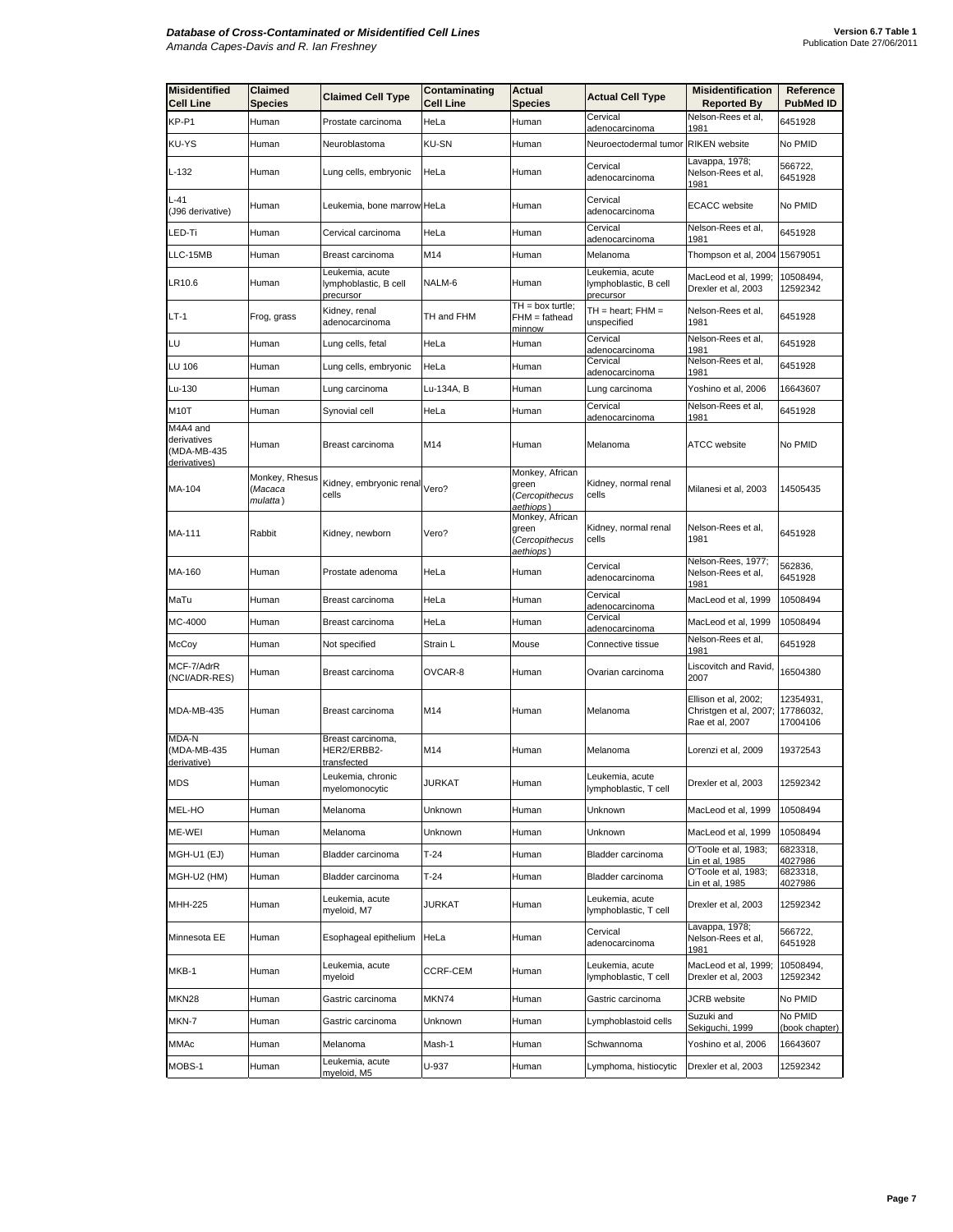| <b>Misidentified</b><br><b>Cell Line</b>                | Claimed<br><b>Species</b>          | <b>Claimed Cell Type</b>                          | Contaminating<br><b>Cell Line</b> | Actual<br><b>Species</b> | <b>Actual Cell Type</b>                               | <b>Misidentification</b><br><b>Reported By</b>   | Reference<br><b>PubMed ID</b> |
|---------------------------------------------------------|------------------------------------|---------------------------------------------------|-----------------------------------|--------------------------|-------------------------------------------------------|--------------------------------------------------|-------------------------------|
| MOLT-15                                                 | Human                              | Leukemia, acute<br>lymphoblastic, T cell          | CTV-1                             | Human                    | Leukemia, acute<br>myeloid, M5                        | MacLeod et al, 1999;<br>Drexler et al, 2003      | 10508494,<br>12592342         |
| MPanc-96                                                | Human                              | Pancreatic carcinoma                              | AsPC-1                            | Human                    | Pancreatic carcinoma                                  | ATCC website                                     | No PMID                       |
| MRO87-1                                                 | Human                              | Thyroid, follicular<br>carcinoma                  | HT-29                             | Human                    | Colon carcinoma                                       | Schweppe et al, 2008 18713817                    |                               |
| MS<br>(Monkey Stable)                                   | Monkey                             | Kidney, normal renal<br>cells                     | HeLa                              | Human                    | Cervical<br>adenocarcinoma                            | Milanesi et al, 2003                             | 14505435                      |
| MT-1                                                    | Human                              | Breast carcinoma                                  | HeLa                              | Human                    | Cervical<br>adenocarcinoma                            | MacLeod et al, 1999                              | 10508494                      |
| MUTZ-1                                                  | Human                              | Leukemia, acute<br>myeloid, M2                    | Namalwa                           | Human                    | Lymphoma, Burkitt                                     | Drexler et al, 2009                              | 19344951                      |
| NC-37                                                   | Human                              | Lymphoblastoid cell<br>line, normal donor         | Raji                              | Human                    | Lymphoma, Burkitt                                     | <b>JCRB</b> website                              | No PMID                       |
| NCC16                                                   | Human                              | Cervical carcinoma                                | PHK16-0b                          | Human                    | Skin, immortalised<br>keratinocytes                   | <b>JCRB</b> website                              | No PMID                       |
| NCI/ADR-RES<br>(MCF-7/AdrR)                             | Human                              | Breast carcinoma                                  | OVCAR-8                           | Human                    | Ovarian carcinoma                                     | Liscovitch and Ravid,<br>2007                    | 16504380                      |
| <b>NCI-H1514</b>                                        | Human                              | Lung carcinoma                                    | Unknown                           | Human                    | Unknown                                               | Durkin et al, 2000;<br>ATCC website              | 10949990                      |
| <b>NCI-H1622</b>                                        | Human                              | Lung carcinoma                                    | Unknown                           | Human                    | Unknown                                               | ATCC website                                     | No PMID                       |
| <b>NCI-H738</b>                                         | Human                              | Lung carcinoma                                    | Unknown                           | Human                    | Unknown                                               | ATCC website                                     | No PMID                       |
| NCOL-1                                                  | Human                              | Intestinal cells, normal<br>colon                 | LoVo                              | Human                    | Colon carcinoma                                       | Melcher et al, 2005                              | 15771911                      |
| <b>NCTC 2544</b>                                        | Human                              | Skin epithelium                                   | HeLa                              | Human                    | Cervical<br>adenocarcinoma                            | Lavappa, 1978;<br>Nelson-Rees et al,<br>1981     | 566722,<br>6451928            |
| <b>NCTC 3075</b>                                        | Human                              | Not specified                                     | HeLa                              | Human                    | Cervical<br>adenocarcinoma                            | Lavappa, 1978;<br>Nelson-Rees et al,<br>1981     | 566722,<br>6451928            |
| <b>ND-1</b>                                             | Human                              | Prostate carcinoma                                | <b>DU-145</b>                     | Human                    | Prostate carcinoma                                    | van Bokhoven et al,<br>2001                      | 11304728                      |
| NM2C5 and<br>derivatives<br>(MDA-MB-435<br>derivatives) | Human                              | Breast carcinoma                                  | M14                               | Human                    | Melanoma                                              | <b>ATCC</b> website                              | No PMID                       |
| <b>NOI-90</b>                                           | Human                              | Lymphoma, non-<br>Hodgkin, natural killer<br>cell | <b>REH</b>                        | Human                    | Leukemia, acute<br>lymphoblastic, B cell<br>precursor | Drexler et al, 2003                              | 12592342                      |
| NPA87                                                   | Human                              | Thyroid, papillary<br>carcinoma                   | M14                               | Human                    | Melanoma                                              | Schweppe et al, 2008 18713817                    |                               |
| $NS-3$                                                  | Human                              | Gastric carcinoma                                 | COLO 201                          | Human                    | Colon carcinoma                                       | JCRB website                                     | No PMID                       |
| OCUM-6                                                  | Human                              | Gastric carcinoma                                 | OCUM-11                           | Human                    | Gastric carcinoma                                     | <b>JCRB</b> website                              | No PMID                       |
| OE                                                      | Human                              | Endometrium                                       | HeLa                              | Human                    | Cervical<br>adenocarcinoma                            | Nelson-Rees et al,<br>1981; Ogura et al,<br>1997 | 6451928,<br>9556756           |
| OF                                                      | Human                              | Not specified                                     | HeLa                              | Human                    | Cervical<br>adenocarcinoma                            | Ogura et al, 1997                                | 9556756                       |
| OLGA-PH-J/92<br>$[OL-J/92]$                             | Crayfish,<br>Orconectes<br>limosus | Brain, cerebral ganglion Unknown                  |                                   | Unknown                  | Unknown                                               | <b>ATCC</b> website                              | No PMID                       |
| ONCO-DG-1                                               | Human                              | Thyroid, papillary<br>carcinoma                   | OVCAR-3                           | Human                    | Ovarian carcinoma                                     | DSMZ website                                     | No PMID                       |
| OST                                                     | Human                              | Sarcoma<br>(osteosarcoma)                         | HeLa                              | Human                    | Cervical<br>adenocarcinoma                            | Personal<br>communication, R.<br>Nardone         | No PMID                       |
| OU-AML-1                                                | Human                              | Leukemia, acute<br>myeloid, M4                    | OCI/AML2                          | Human                    | Leukemia, acute<br>myeloid, M4                        | Drexler et al, 2003                              | 12592342                      |
| OU-AML-2                                                | Human                              | Leukemia, acute<br>myeloid, M2                    | OCI/AML2                          | Human                    | Leukemia, acute<br>myeloid, M4                        | Drexler et al, 2003                              | 12592342                      |
| OU-AML-3                                                | Human                              | Leukemia, acute<br>myeloid, M4                    | OCI/AML2                          | Human                    | Leukemia, acute<br>myeloid, M4                        | Drexler et al, 2003                              | 12592342                      |
| OU-AML-4                                                | Human                              | Leukemia, acute<br>mveloid. M2                    | OCI/AML2                          | Human                    | Leukemia, acute<br>myeloid, M4                        | Drexler et al, 2003                              | 12592342                      |
| OU-AML-5                                                | Human                              | Leukemia, acute<br>myeloid, M5                    | OCI/AML2                          | Human                    | Leukemia, acute<br>myeloid, M4                        | Drexler et al, 2003                              | 12592342                      |
| OU-AML-6                                                | Human                              | Leukemia, acute<br>myeloid, M1                    | OCI/AML2                          | Human                    | Leukemia, acute<br>myeloid, M4                        | Drexler et al, 2003                              | 12592342                      |
| OU-AML-7                                                | Human                              | Leukemia, acute<br>myeloid, M4                    | OCI/AML2                          | Human                    | eukemia, acute<br>myeloid, M4                         | Drexler et al, 2003                              | 12592342                      |
| OU-AML-8                                                | Human                              | Leukemia, acute<br>myeloid, M4                    | OCI/AML2                          | Human                    | Leukemia, acute<br>myeloid, M4                        | Drexler et al, 2003                              | 12592342                      |
| OV-1063                                                 | Human                              | Ovarian carcinoma                                 | Unknown                           | Human                    | Unknown                                               | ATCC website                                     | No PMID                       |
| OVMIU                                                   | Human                              | Ovarian carcinoma                                 | <b>OVSAYO</b>                     | Human                    | Ovarian carcinoma                                     | JCRB website                                     | No PMID                       |
| P1-1A3                                                  | Human                              | Thymic epithelium                                 | SK-HEP-1                          | Human                    | Liver carcinoma                                       | MacLeod et al, 1999                              | 10508494                      |
| P1-4D6                                                  | Human                              | Thymic epithelium                                 | SK-HEP-1                          | Human                    | Liver carcinoma                                       | MacLeod et al, 1999                              | 10508494                      |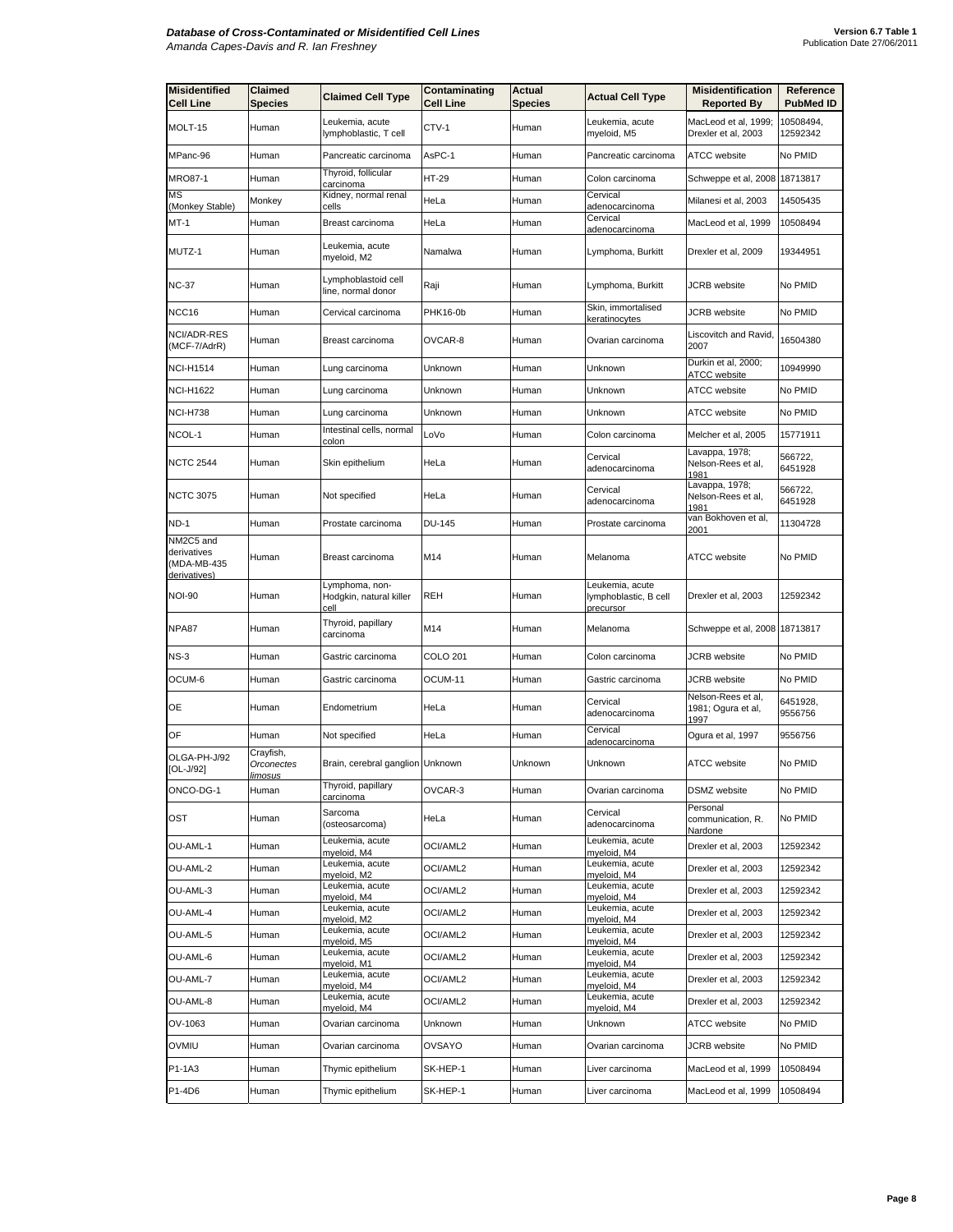| <b>Misidentified</b><br><b>Cell Line</b> | <b>Claimed</b><br>Species | <b>Claimed Cell Type</b>                              | Contaminating<br>Cell Line           | <b>Actual</b><br><b>Species</b>                         | <b>Actual Cell Type</b>                               | <b>Misidentification</b><br><b>Reported By</b>     | Reference<br><b>PubMed ID</b> |
|------------------------------------------|---------------------------|-------------------------------------------------------|--------------------------------------|---------------------------------------------------------|-------------------------------------------------------|----------------------------------------------------|-------------------------------|
| P39/TSUGANE<br>(P39/TSU)                 | Human                     | Leukemia, acute<br>myeloid, M2                        | <b>HL-60</b>                         | Human                                                   | Leukemia, acute<br>myeloid, M2                        | Drexler et al, 2003;<br><b>JCRB</b> website        | 12592342                      |
| PBEI                                     | Human                     | Leukemia, acute<br>lymphoblastic, B cell<br>precursor | NALM-6                               | Human                                                   | Leukemia, acute<br>lymphoblastic, B cell<br>precursor | MacLeod et al, 1999;<br>Drexler et al, 2003        | 10508494,<br>12592342         |
| PC-93                                    | Human                     | Prostate carcinoma                                    | HeLa                                 | Human                                                   | Cervical<br>adenocarcinoma                            | van Bokhoven et al,<br>2003                        | 14518029                      |
| PC-MDS                                   | Human                     | Myelodysplastic<br>syndrome, therapy-<br>related      | K-562                                | Human                                                   | Leukemia, chronic<br>myeloid, blast crisis            | Drexler et al, 2009                                | 19344951                      |
| PEAZ-1                                   | Human                     | Prostate carcinoma                                    | HT-1080                              | Human                                                   | Sarcoma (fibrosarcoma)                                | Schmelz et al, 2001<br>[erratum}                   | 11433418<br>[erratum]         |
| PH61-N                                   | Human                     | Not specified                                         | MIA PaCa-2                           | Human                                                   | Pancreatic carcinoma                                  | JCRB website                                       | No PMID                       |
| <b>PLB-985</b>                           | Human                     | Leukemia, acute<br>myeloid, M4                        | <b>HL-60</b>                         | Human                                                   | Leukemia, acute<br>myeloid, M2                        | Drexler et al, 2003                                | 12592342                      |
| PPC-1                                    | Human                     | Prostate carcinoma                                    | $PC-3$                               | Human                                                   | Prostate carcinoma                                    | Chen, 1993                                         | 8428522                       |
| <b>PSV811</b>                            | Human                     | Skin fibroblast,<br>Werner's syndrome                 | WI-38                                | Human                                                   | Lung, normal diploid<br>fibroblasts                   | <b>JCRB</b> website                                | No PMID                       |
| RAMAK-1                                  | Human                     | Muscle synovium                                       | $T-24$                               | Human                                                   | Bladder carcinoma                                     | MacLeod et al, 1999                                | 10508494                      |
| <b>RB</b>                                | Human                     | Lymphoma, Hodgkin                                     | OMK-210                              | Monkey, Owl<br>(Aotus<br>trivirgatus)                   | Kidney, normal renal<br>cells                         | Nelson-Rees et al,<br>1981; Drexler et al,<br>2003 | 6451928,<br>12592342          |
| RBHF-1                                   | Human                     | Liver, hepatoma                                       | Unknown                              | Non-human                                               | Unknown                                               | MacLeod et al, 1999                                | 10508494                      |
| RC-2A                                    | Human                     | Leukemia, acute<br>myeloid, M4                        | <b>CCRF-CEM</b>                      | Human                                                   | Leukemia, acute<br>lymphoblastic, T cell              | Drexler et al, 2003                                | 12592342                      |
| RED-3                                    | Human                     | Leukemia, acute<br>myeloid                            | <b>HL-60</b>                         | Human                                                   | Leukemia, acute<br>myeloid, M2                        | Drexler et al, 2003                                | 12592342                      |
| REH-6                                    | Human                     | Leukemia, acute<br>lymphoblastic, B cell<br>precursor | Unknown                              | Mouse                                                   | Unknown                                               | Drexler et al, 2003                                | 12592342                      |
| RERF-LC-MA                               | Human                     | Lung carcinoma, small<br>cell                         | SK-MES-1                             | Human                                                   | Lung, squamous cell                                   | Personal<br>communication, A.<br>Capes-Davis       | No PMID                       |
| RERF-LC-OK                               | Human                     | Lung carcinoma                                        | Marcus                               | Human                                                   | Astrocytoma                                           | <b>JCRB</b> website                                | No PMID                       |
| RM-10                                    | Human                     | Leukemia, chronic<br><u>myeloid, blast crisis</u>     | K-562                                | Human                                                   | Leukemia, chronic<br><u>myeloid, blast crisis</u>     | Drexler et al, 2003                                | 12592342                      |
| RMG-I                                    | Human                     | Ovarian carcinoma                                     | RMG-II                               | Human                                                   | Ovarian carcinoma                                     | JCRB website                                       | No PMID                       |
| <b>RPMI-4788</b>                         | Human                     | Colon carcinoma                                       | HeLa                                 | Human                                                   | Cervical<br>adenocarcinoma                            | Personal<br>communication, A.<br>Capes-Davis       | No PMID                       |
| <b>RPMI-6666</b>                         | Human                     | Lymphoma, Hodgkin                                     | Correct name,<br>incorrect cell type | Human                                                   | EBV+ B-lymphoblastoid<br>cell line                    | Drexler et al, 2003                                | 12592342                      |
| <b>RS-1</b>                              | Human                     | Leukemia, acute<br>myeloid, M7                        | K-562                                | Human                                                   | Leukemia, chronic<br>myeloid, blast crisis            | Drexler et al, 2003                                | 12592342                      |
| RY                                       | Human                     | Lymphoma, Hodgkin                                     | Unknown                              | Monkey                                                  | Unknown                                               | Harris et al, 1981;<br>Drexler et al, 2003         | 7192801,<br>12592342          |
| SA4                                      | Human                     | Sarcoma (liposarcoma)                                 | HeLa                                 | Human                                                   | Cervical<br>adenocarcinoma                            | Nelson-Rees et al,<br>1981                         | 6451928                       |
| SAM-1                                    | Human                     | Leukemia, chronic<br>myeloid, blast crisis            | K-562                                | Human                                                   | Leukemia, chronic<br>myeloid, blast crisis            | Drexler et al, 2003                                | 12592342                      |
| SBC-2                                    | Human                     | Bladder carcinoma                                     | HeLa                                 | Human                                                   | Cervical<br>adenocarcinoma                            | MacLeod et al, 1999                                | 10508494                      |
| SBC-7                                    | Human                     | Bladder carcinoma                                     | HeLa                                 | Human                                                   | Cervical<br>adenocarcinoma                            | MacLeod et al, 1999                                | 10508494                      |
| <b>SCCTF</b>                             | Human                     | Oral carcinoma,<br>squamous cell                      | SCCKN                                | Human                                                   | Oral carcinoma,<br>squamous cell                      | Yoshino et al, 2006                                | 16643607                      |
| SCLC-16H                                 | Human                     | Lung carcinoma, small<br>cell                         | SCLC-21/22H                          | Human                                                   | Lung carcinoma, small<br>cell                         | MacLeod et al, 1999                                | 10508494                      |
| SCLC-24H                                 | Human                     | Lung carcinoma, small<br>cell                         | SCLC-21/22H                          | Human                                                   | Lung carcinoma, small<br>cell                         | MacLeod et al, 1999                                | 10508494                      |
| SEG-1                                    | Human                     | Esophageal<br>adenocarcinoma                          | <b>NCI-H460</b>                      | Human                                                   | Lung carcinoma, large<br>cell                         | Boonstra et al, 2010                               | 20075370                      |
| SH-2                                     | Human                     | Breast carcinoma                                      | HeLa                                 | Human                                                   | Cervical<br>adenocarcinoma                            | Nelson-Rees et al,<br>1981                         | 6451928                       |
| SH-3                                     | Human                     | Breast carcinoma                                      | HeLa                                 | Human                                                   | Cervical<br>adenocarcinoma                            | Nelson-Rees et al,<br>1981                         | 6451928                       |
| <b>SJPL</b>                              | Pig                       | Lung cells, immortalized<br>epithelial                | Unknown                              | Monkey, African<br>green<br>(Cercopithecus<br>aethiops) | Unknown                                               | Silversides et al,<br>2010                         | 20200241                      |
| SK-GT-5                                  | Human                     | Esophageal<br>adenocarcinoma                          | SK-GT-2                              | Human                                                   | Gastric carcinoma<br>(gastric fundus)                 | Boonstra et al, 2010                               | 20075370                      |
| SK-MG-1                                  | Human                     | Astrocytoma                                           | Marcus                               | Human                                                   | Astrocytoma                                           | JCRB website                                       | No PMID                       |
| SK-N-MC                                  | Human                     | Neuroblastoma                                         | Unknown                              | Human                                                   | Sarcoma (Ewing's)                                     | Staege et al, 2004                                 | 15548687                      |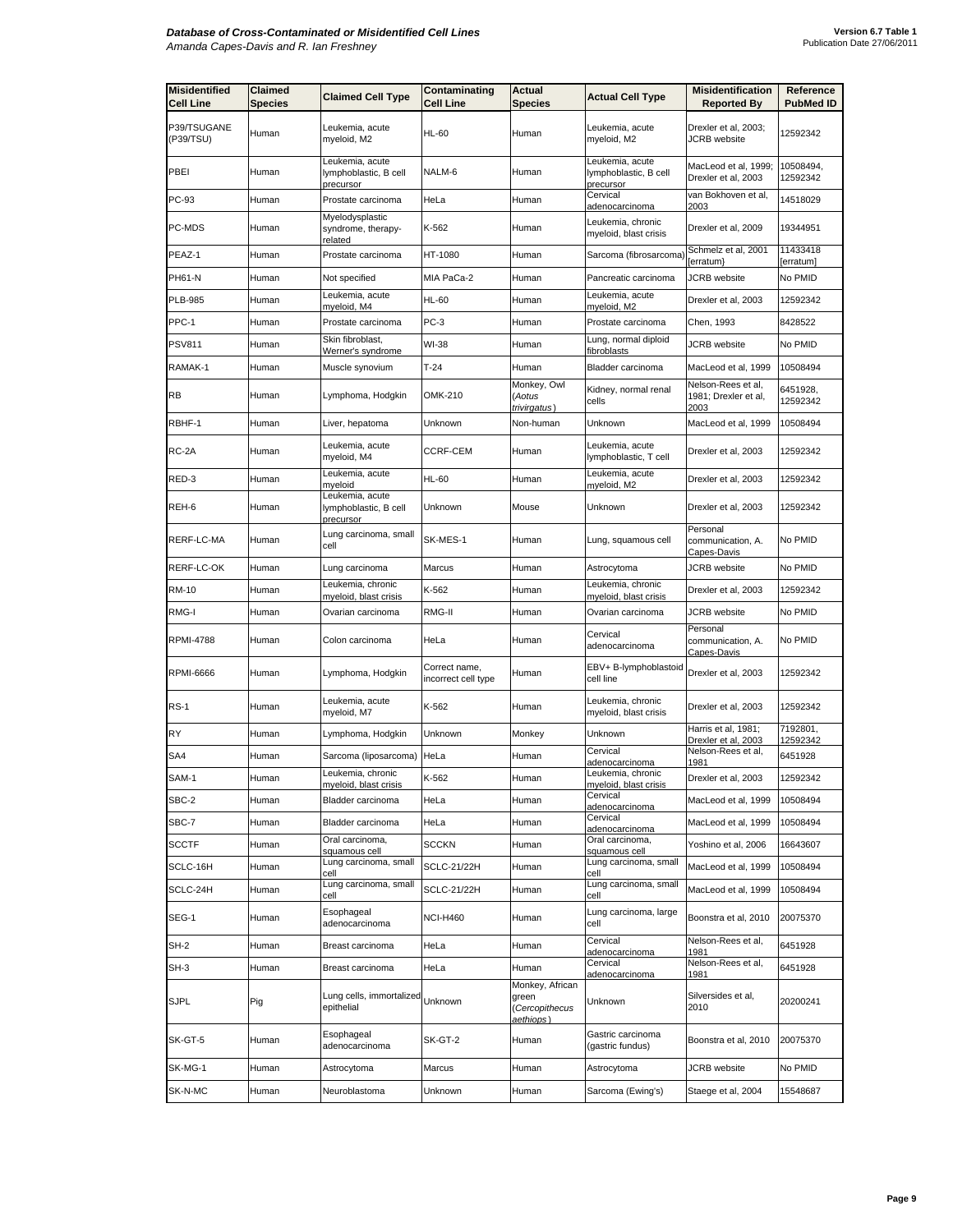| <b>Misidentified</b><br><b>Cell Line</b> | Claimed<br>Species | <b>Claimed Cell Type</b>                                 | Contaminating<br>Cell Line                                     | Actual<br><b>Species</b>              | <b>Actual Cell Type</b>                           | <b>Misidentification</b><br><b>Reported By</b>         | Reference<br><b>PubMed ID</b> |
|------------------------------------------|--------------------|----------------------------------------------------------|----------------------------------------------------------------|---------------------------------------|---------------------------------------------------|--------------------------------------------------------|-------------------------------|
| SKW-3                                    | Human              | Leukemia, chronic<br>lymphocytic, T cell                 | KE-37                                                          | Human                                 | Leukemia, acute<br>lymphoblastic                  | DSMZ website                                           | No PMID                       |
| <b>SNB-19</b>                            | Human              | Glioblastoma                                             | U-251 MG                                                       | Human                                 | Glioblastoma                                      | Azari et al, 2007;<br><b>ATCC</b> website              | 17254797                      |
| SPI-801                                  | Human              | Leukemia, acute<br>lymphoblastic, T cell                 | K-562                                                          | Human                                 | Leukemia, chronic<br>myeloid, blast crisis        | Gignac et al, 1993;<br>Drexler et al, 2003             | 8220135,<br>12592342          |
| SPI-802                                  | Human              | Leukemia, acute<br>lymphoblastic, T cell                 | K-562                                                          | Human                                 | Leukemia, chronic<br><u>myeloid, blast crisis</u> | Gignac et al, 1993;<br>Drexler et al, 2003             | 8220135,<br>12592342          |
| SpR                                      | Human              | Lymphoma, Hodgkin                                        | OMK-210                                                        | Monkey, Owl<br>(Aotus<br>trivirgatus) | Kidney, normal renal<br>cells                     | Nelson-Rees et al,<br>1981; Drexler et al,<br>2003     | 6451928,<br>12592342          |
| SQ-5                                     | Human              | Lung carcinoma                                           | HeLa                                                           | Human                                 | Cervical<br>adenocarcinoma                        | Yoshino et al, 2006                                    | 16643607                      |
| SR-91                                    | Human              | Leukemia, acute<br>lymphoblastic, T cell                 | AML-193                                                        | Human                                 | Leukemia, acute<br>myeloid, M5                    | Drexler et al, 2003                                    | 12592342                      |
| SW-527                                   | Human              | Colon carcinoma                                          | SW-480, SW-620                                                 | Human                                 | Colon carcinoma                                   | Nelson-Rees et al,<br>1981                             | 6451928                       |
| SW-598                                   | Human              | Colon carcinoma                                          | SW-480, SW-620                                                 | Human                                 | Colon carcinoma                                   | Nelson-Rees et al,<br>1981                             | 6451928                       |
| SW-608                                   | Human              | Colon carcinoma                                          | SW-480, SW-620                                                 | Human                                 | Colon carcinoma                                   | Nelson-Rees et al,<br>1981                             | 6451928                       |
| SW-613                                   | Human              | Colon carcinoma                                          | SW-480, SW-620                                                 | Human                                 | Colon carcinoma                                   | Nelson-Rees et al,<br>1981                             | 6451928                       |
| SW-732                                   | Human              | Colon carcinoma                                          | SW-480, SW-620                                                 | Human                                 | Colon carcinoma                                   | Nelson-Rees et al,<br>1981                             | 6451928                       |
| SW-733                                   | Human              | Colon carcinoma                                          | SW-480, SW-620                                                 | Human                                 | Colon carcinoma                                   | Nelson-Rees et al,<br>1981                             | 6451928                       |
| $T-1$                                    | Human              | Kidney, normal renal<br>cells                            | HeLa                                                           | Human                                 | Cervical<br>adenocarcinoma                        | Nelson-Rees et al,<br>1980; Nelson-Rees et<br>al, 1981 | 7394535,<br>6451928           |
| $T-9$<br>(WI-38 derivative)              | Human              | Lung cells, transformed<br>normal diploid<br>fibroblasts | HeLa                                                           | Human                                 | Cervical<br>adenocarcinoma                        | Nelson-Rees et al,<br>1981                             | 6451928                       |
| $T-33$                                   | Human              | Leukemia, chronic<br>myeloid, blast crisis               | K-562                                                          | Human                                 | Leukemia, chronic<br>myeloid, blast crisis        | Drexler et al, 2003                                    | 12592342                      |
| TCO-1                                    | Human              | Cervical carcinoma                                       | TCO-2                                                          | Human                                 | Cervical carcinoma                                | Yoshino et al, 2006                                    | 16643607                      |
| TDL-1                                    | Human              | Tonsillar lymphoid cells,<br>non-neoplastic              | P3JHR-1                                                        | Human                                 | Lymphoma, Burkitt                                 | Nelson-Rees et al,<br>1981                             | 6451928                       |
| TDL-2                                    | Human              | Tonsillar lymphoid cells,<br>non-neoplastic              | P3JHR-1                                                        | Human                                 | Lymphoma, Burkitt                                 | Nelson-Rees et al,<br>1981                             | 6451928                       |
| TDL-3                                    | Human              | Tonsillar lymphoid cells,<br>non-neoplastic              | <b>RPMI 1788</b>                                               | Human                                 | Lymphoblastoid cell<br>line, normal donor         | Nelson-Rees et al,<br>1981                             | 6451928                       |
| TDL-4                                    | Human              | Tonsillar lymphoid cells,<br>non-neoplastic              | Raji                                                           | Human                                 | Lymphoma, Burkitt                                 | Nelson-Rees et al,<br>1981                             | 6451928                       |
| TE-12                                    | Human              | Esophageal squamous<br>cell carcinoma                    | TE-2, TE-3, TE-12<br>or TE-13 (genetically Human<br>identical) |                                       | Esophageal squamous<br>cell carcinoma             | Boonstra et al, 2007                                   | 17804709                      |
| TE-13                                    | Human              | Esophageal squamous<br>cell carcinoma                    | TE-2, TE-3, TE-12<br>or TE-13 (genetically Human<br>identical) |                                       | Esophageal squamous<br>cell carcinoma             | Boonstra et al, 2007                                   | 17804709                      |
| <b>TE-2</b>                              | Human              | Esophageal squamous<br>cell carcinoma                    | TE-2, TE-3, TE-12<br>or TE-13 (genetically Human<br>identical) |                                       | Esophageal squamous<br>cell carcinoma             | Boonstra et al, 2007                                   | 17804709                      |
| <b>TE-3</b>                              | Human              | Esophageal squamous<br>cell carcinoma                    | TE-2, TE-3, TE-12<br>or TE-13 (genetically Human<br>identical) |                                       | Esophageal squamous<br>cell carcinoma             | Boonstra et al, 2007                                   | 17804709                      |
| TE671                                    | Human              | Medulloblastoma                                          | RD                                                             | Human                                 | Sarcoma<br>(rhabdomyosarcoma)                     | Stratton et al, 1989;<br>Chen et al, 1989              | 2650908,<br>2739733           |
| TE671 Subline<br>No.2                    | Human              | Medulloblastoma                                          | RD                                                             | Human                                 | Sarcoma<br>(rhabdomyosarcoma)                     | <b>ECACC</b> website                                   | No PMID                       |
| <b>TE-7</b>                              | Human              | Esophageal<br>adenocarcinoma                             | TE-2, TE-3, TE-12<br>or TE-13 (genetically Human<br>identical) |                                       | Esophageal squamous<br>cell carcinoma             | Boonstra et al, 2007                                   | 17804709                      |
| TEC61                                    | Human              | Thyroid, endothelium                                     | JEG3                                                           | Human                                 | Choriocarcinoma                                   | Patel et al, 2003<br>[retraction]                      | 12388152<br>[retraction]      |
| TK-1                                     | Human              | Glioblastoma                                             | U-251 MG                                                       | Human                                 | Glioblastoma                                      | JCRB website                                           | No PMID                       |
| $TI-1$                                   | Human              | Leukemia, acute<br>myeloid, M2                           | K-562                                                          | Human                                 | Leukemia, chronic<br>myeloid, blast crisis        | Rush et al, 2002;<br>Drexler et al, 2003               | 11871388,<br>12592342         |
| TMH-1                                    | Human              | Thyroid, benign goitre                                   | IHH-4                                                          | Human                                 | Thyroid, papillary<br>thyroid carcinoma           | <b>JCRB</b> website                                    | No PMID                       |
| TMM                                      | Human              | Leukemia, chronic<br>myeloid, blast crisis               | Correct name,<br>incorrect cell type                           | Human                                 | EBV+ B-lymphoblastoid<br>cell line                | Drexler et al, 2003                                    | 12592342                      |
| TSU-Pr1                                  | Human              | Prostate carcinoma                                       | T-24                                                           | Human                                 | Bladder carcinoma                                 | van Bokhoven et al,<br>2001                            | 11522622                      |
| TuWi                                     | Human              | Kidney, Wilms' tumor                                     | HeLa                                                           | Human                                 | Cervical<br>adenocarcinoma                        | Lavappa, 1978;<br>Nelson-Rees et al,<br>1981           | 6451928                       |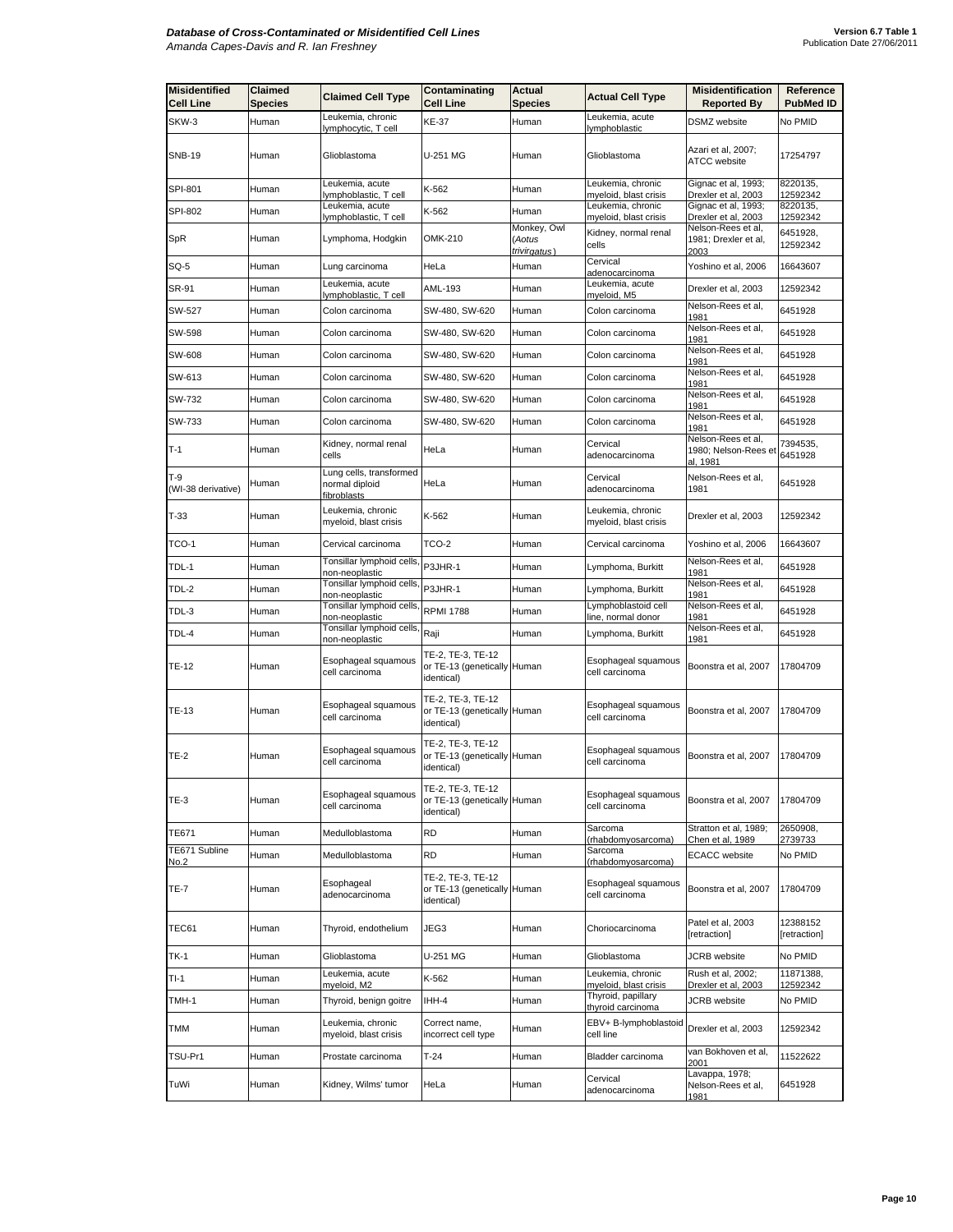## *Database of Cross-Contaminated or Misidentified Cell Lines Amanda Capes-Davis and R. Ian Freshney*

| <b>Misidentified</b><br><b>Cell Line</b> | <b>Claimed</b><br><b>Species</b> | <b>Claimed Cell Type</b>              | Contaminating<br><b>Cell Line</b> | Actual<br><b>Species</b> | <b>Actual Cell Type</b>                               | <b>Misidentification</b><br><b>Reported By</b> | Reference<br><b>PubMed ID</b> |
|------------------------------------------|----------------------------------|---------------------------------------|-----------------------------------|--------------------------|-------------------------------------------------------|------------------------------------------------|-------------------------------|
| U-118 MG                                 | Human                            | Glioblastoma                          | <b>U-138 MG</b>                   | Human                    | Glioblastoma                                          | <b>ATCC</b> website                            | No PMID                       |
| $UM-UC-2$                                | Human                            | Bladder carcinoma                     | $T-24$                            | Human                    | Bladder carcinoma                                     | Chiong et al, 2009                             | 19375735                      |
| UM-UC-3-GFP<br>(UM-UC-3<br>derivative)   | Human                            | Bladder carcinoma.<br>GFP-transfected | Unknown, NOT UM-<br>$UC-3$        | Human                    | Unknown                                               | Chiong et al, 2009                             | 19375735                      |
| UPES/C                                   | Human                            | Brain, non-neoplastic<br>astrocytes   | Unknown                           | Rat                      | Unknown                                               | Higgins et al, 2010                            | 20951163                      |
| <b>UPHHJA</b>                            | Human                            | Glioblastoma                          | Unknown                           | Rat                      | Unknown                                               | Higgins et al, 2010                            | 20951163                      |
| <b>UTMB-460</b>                          | Human                            | <b>B-cells</b>                        | <b>CCRF-CEM</b>                   | Human                    | Leukemia, acute<br>lymphoblastic, T cell              | Drexler et al, 2003                            | 12592342                      |
| VC312R                                   | Human                            | Medulloblastoma                       | Unknown                           | Mixed, human +<br>mouse  | Unknown                                               | Higgins et al, 2010                            | 20951163                      |
| VM-CUB-III                               | Human                            | Bladder carcinoma                     | VM-CUB-I                          | Human                    | Bladder carcinoma                                     | Masters et al, 1986                            | 3708594                       |
| WiDr                                     | Human                            | Colon carcinoma                       | <b>HT-29</b>                      | Human                    | Colon carcinoma                                       | Chen et al, 1987                               | 3472642                       |
| <b>WISH</b>                              | Human                            | Amnion, normal cells                  | HeLa                              | Human                    | Cervical<br>adenocarcinoma                            | Lavappa, 1978;<br>Nelson-Rees et al,<br>1981   | 566722,<br>6451928            |
| <b>WKD</b>                               | Human                            | Conjunctiva                           | HeLa                              | Human                    | Cervical<br>adenocarcinoma                            | <b>ECACC</b> website                           | No PMID                       |
| Wong-Kilbourne                           | Human                            | Conjunctiva                           | HeLa                              | Human                    | Cervical<br>adenocarcinoma                            | Lavappa, 1978;<br>Nelson-Rees et al,<br>1981   | 566722,<br>6451928            |
| <b>WRL 68</b>                            | Human                            | Liver, embryonic cells                | HeLa                              | Human                    | Cervical<br>adenocarcinoma                            | <b>ECACC</b> website                           | No PMID                       |
| <b>WSU-ALCL</b>                          | Human                            | Lymphoma, anaplastic<br>arge cell     | <b>CCRF-CEM</b>                   | Human                    | Leukemia, acute<br>lymphoblastic, T cell              | Drexler et al, 2003                            | 12592342                      |
| <b>WSU-CLL</b>                           | Human                            | Leukemia, chronic<br>lymphocytic      | <b>REH</b>                        | Human                    | Leukemia, acute<br>lymphoblastic, B cell<br>precursor | Drexler et al, 2002;<br>Drexler et al, 2003    | 12200708,<br>12592342         |
| YAA                                      | Human                            | Monocytes                             | U-937                             | Human                    | Lymphoma, histiocytic                                 | Drexler et al, 2003                            | 12592342                      |
| YAP                                      | Human                            | Monocytes                             | U-937                             | Human                    | Lymphoma, histiocytic                                 | Drexler et al, 2003                            | 12592342                      |
| YJ                                       | Human                            | Leukemia, chronic<br>myelomonocytic   | HL-60                             | Human                    | Leukemia, acute<br>myeloid, M2                        | Drexler et al, 2003                            | 12592342                      |
| YMB-1                                    | Human                            | Breast carcinoma                      | ZR-75-1                           | Human                    | Breast carcinoma                                      | Personal<br>communication, A.<br>Capes-Davis   | No PMID                       |
| YMB-1-E                                  | Human                            | Breast carcinoma                      | ZR-75-1                           | Human                    | Breast carcinoma                                      | Personal<br>communication, A.<br>Capes-Davis   | No PMID                       |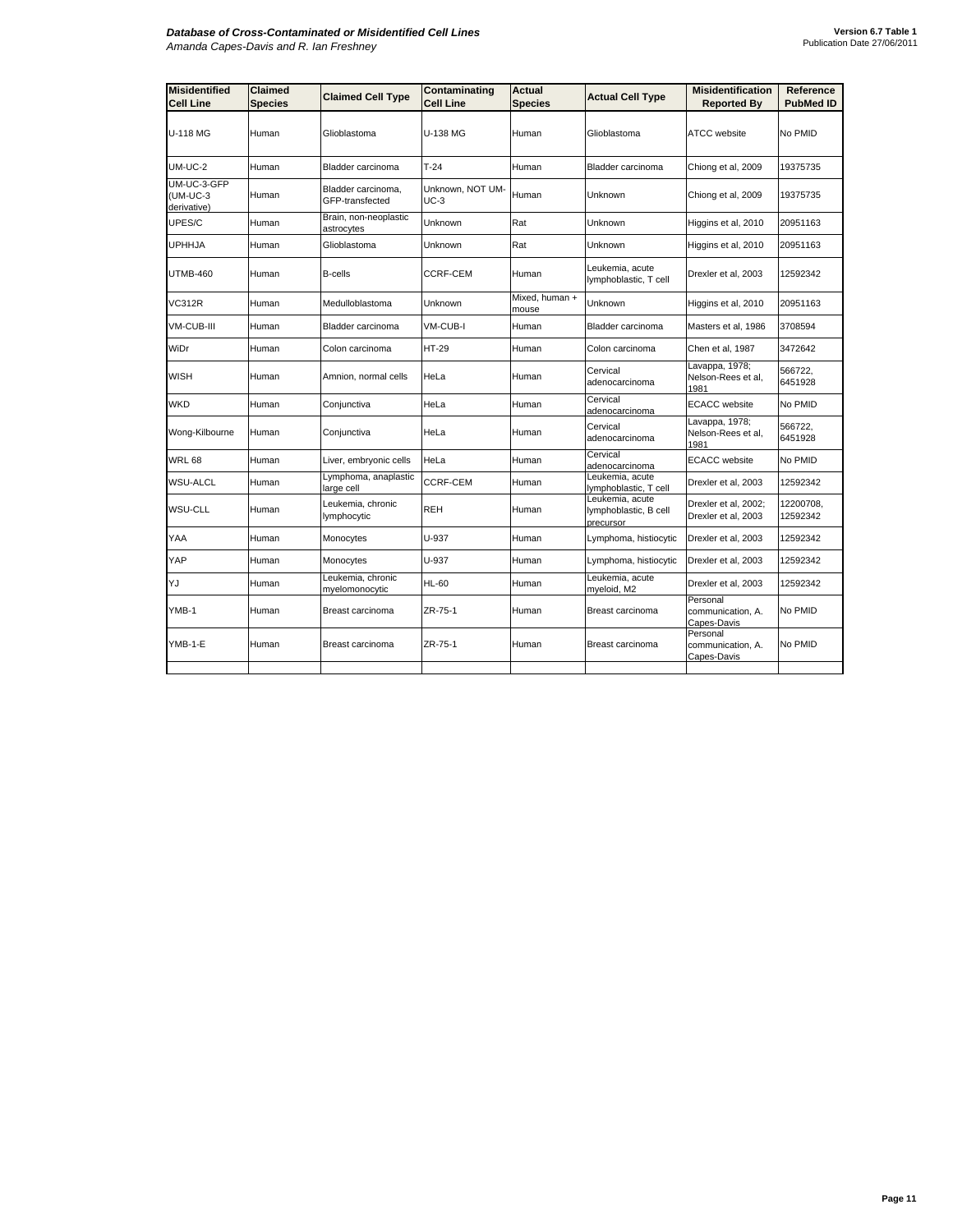## *Database of Misidentified Cell Lines Amanda Capes-Davis and R. Ian Freshney*

Cross-contamination has been reported in the following cell lines but authentic stocks apparently do exist.<br>As with any imported cell line check identity on receipt or obtain from authenticated stock, e.g. from a reputable

**Table 2. Cross-contaminated or Misidentified Cell Lines where Authentic Stock May Exist**

| <b>Misidentified Cell Claimed</b> |                | Table 2.  Cross-contaminated or Misidentified Cell Lines where Authentic Stock May Exist | Contaminating    | <b>Actual</b>  |                                                       | <b>Misidentification</b>                    | Reference             |
|-----------------------------------|----------------|------------------------------------------------------------------------------------------|------------------|----------------|-------------------------------------------------------|---------------------------------------------|-----------------------|
| Line                              | <b>Species</b> | <b>Claimed Cell Type</b>                                                                 | <b>Cell Line</b> | <b>Species</b> | <b>Actual Cell Type</b>                               | <b>Reported By</b>                          | <b>PubMed ID</b>      |
| 207 (EU-2)                        | Human          | Leukemia, acute<br>lymphoblastic, B cell REH and SUP-B2<br>precursor                     |                  | Human          | Leukemia, acute<br>lymphoblastic, B cell<br>precursor | MacLeod et al, 1999;<br>Drexler et al, 2003 | 10508494,<br>12592342 |
| BJA-B                             | Human          | Bladder carcinoma                                                                        | HeLa             | Human          | Cervical<br>adenocarcinoma                            | Nelson-Rees &<br>Flandermeyer, 1976         | 1246601               |
| <b>BT-20</b>                      | Human          | Breast carcinoma                                                                         | HeLa             | Human          | Cervical<br>adenocarcinoma                            | Nelson-Rees et al,<br>1981                  | 6451928               |
| EB-3                              | Human          | Lymphoma, Burkitt                                                                        | Daudi            | Human          | Lymphoma, Burkitt                                     | <b>JCRB</b> website                         | No PMID               |
| FU-RPNT-2                         | Human          | Kidney, renal<br>primitive<br>neuroectodermal<br>tumor                                   | FU-RPNT-1        | Human          | Kidney, renal primitive<br>neuroectodermal<br>tumor   | <b>RIKEN</b> website                        | No PMID               |
| <b>HPB-ALL</b>                    | Human          | Leukemia, acute<br>lymphoblastic, T cell                                                 | <b>JURKAT</b>    | Human          | Leukemia, acute<br>lymphoblastic, T cell              | Drexler et al, 2003                         | 12592342              |
| $J-82$                            | Human          | Bladder carcinoma                                                                        | $T-24$           | Human          | Bladder carcinoma                                     | Masters et al, 1986                         | 3708594               |
| JHH-1                             | Human          | Liver, hepatocellular<br>carcinoma                                                       | Unknown          | Mouse          | Unknown                                               | <b>JCRB</b> website                         | No PMID               |
| KARPAS-45                         | Human          | Leukemia, acute<br>lymphoblastic, T cell                                                 | Unknown          | Human          | Unknown                                               | Drexler et al, 1999                         | 10516762              |
| KBM-3                             | Human          | Leukemia, acute<br>myeloid, M4                                                           | HL-60            | Human          | Leukemia, acute<br>myeloid, M2                        | Drexler et al, 2003                         | 12592342              |
| <b>KE-37</b>                      | Human          | Leukemia, acute<br>lymphoblastic, T cell                                                 | CCRF-CEM         | Human          | Leukemia, acute<br>lymphoblastic, T cell              | Drexler et al, 1999                         | 10516762              |
| $L-540$                           | Human          | Lymphoma, Hodgkin CCRF-CEM                                                               |                  | Human          | Leukemia, acute<br>lymphoblastic, T cell              | Drexler et al, 2003                         | 12592342              |
| MB-02                             | Human          | Leukemia, acute<br>myeloid, M7                                                           | $HU-3$           | Human          | Leukemia, acute<br>myeloid, M7                        | Drexler et al, 1999                         | 10516762              |
| <b>RPMI-8402</b>                  | Human          | Leukemia, acute<br>lymphoblastic, T cell                                                 | Unknown          | Human          | Unknown                                               | Drexler et al, 1999                         | 10516762              |
| RT4                               | Human          | Bladder carcinoma                                                                        | HeLa             | Human          | Cervical<br>adenocarcinoma                            | Nelson-Rees et al.<br>1981                  | 6451928               |
| T3M-12                            | Human          | Lung carcinoma                                                                           | T3M-1            | Human          | Oral carcinoma                                        | <b>RIKEN</b> website                        | No PMID               |
| U-373 MG                          | Human          | Glioblastoma                                                                             | U-251 MG         | Human          | Glioblastoma                                          | ECACC website;<br>ATCC website              | No PMID               |
| U-937                             | Human          | Lymphoma,<br>histiocytic                                                                 | Unknown          | Human          | Unknown                                               | Drexler et al, 1999                         | 10516762              |
| UT-7                              | Human          | Leukemia, acute<br>myeloid, M7                                                           | U-937            | Human          | Lymphoma, histiocytic Drexler et al, 2003             |                                             | 12592342              |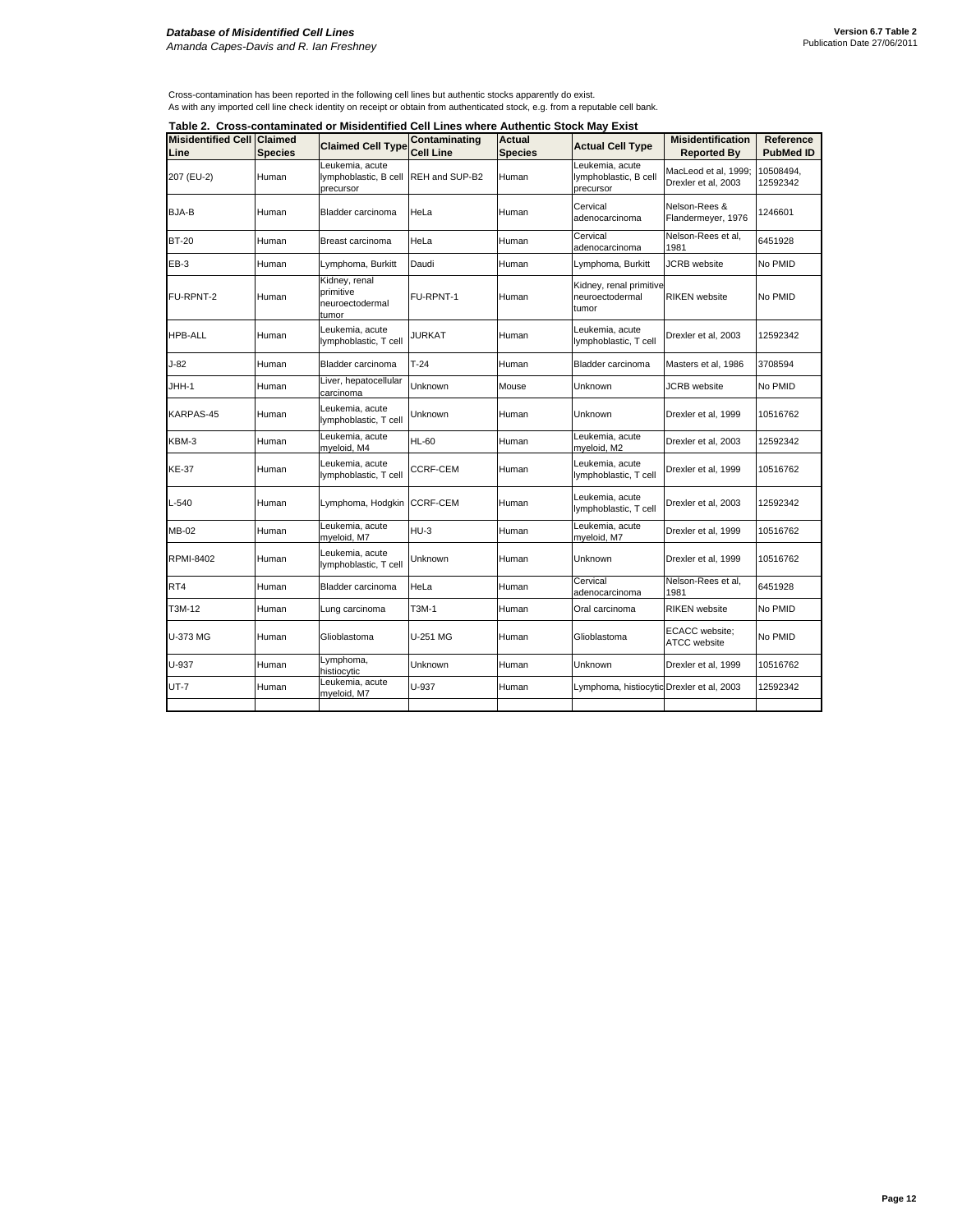## **Cell Banks Cited**

| <b>Name</b>                                                                                       | Website                                                                 |
|---------------------------------------------------------------------------------------------------|-------------------------------------------------------------------------|
| ATCC:<br>American Type<br><b>Culture Collection</b>                                               | http://www.atcc.org/                                                    |
| DSMZ:<br>Deutsche Sammlung<br>von Mikroorganismen http://www.dsmz.de/<br>und Zellkulturen<br>GmbH |                                                                         |
| ECACC:<br>of Cell Cultures                                                                        | European Collection http://www.hpacultures.org.uk/collections/ecacc.jsp |
| JCRB:<br>Japanese Collection<br>of Research<br><b>Bioresources</b>                                | http://cellbank.nibio.go.jp/                                            |
| <b>RIKEN Bioresource</b><br>Center Cell Bank                                                      | http://www.brc.riken.go.jp/lab/cell/english/guide.shtml                 |
|                                                                                                   |                                                                         |

## **References**

| <b>PubMed ID</b> | Reference                                                                                                                                                                                                                                                                                                                                                |
|------------------|----------------------------------------------------------------------------------------------------------------------------------------------------------------------------------------------------------------------------------------------------------------------------------------------------------------------------------------------------------|
| 17254797         | Azari S, Ahmadi N, Tehrani MJ, Shokri F. Profiling and authentication of human cell lines using short tandem repeat (STR) loci: Report from the<br>National Cell Bank of Iran. Biologicals 2007; 35: 195-202.                                                                                                                                            |
| 17804709         | Boonstra JJ, van der Velden AW, Beerens EC, van Marion R, Morita-Fujimura Y, Matsui Y, Nishihira T, Tselepis C, Hainaut P, Lowe AW,<br>Beverloo BH, van Dekken H, Tilanus HW, Dinjens WN. Mistaken identity of widely used esophageal adenocarcinoma cell line TE-7. Cancer<br>Res 2007; 67: 7996-8001.                                                  |
| 20075370         | Boonstra JJ, van Marion R, Beer DG, Lin L, Chaves P, Ribeiro C, Pereira AD, Roque L, Darnton SJ, Altorki NK, Schrump DS, Klimstra DS,<br>Tang LH, Eshleman JR, Alvarez H, Shimada Y, van Dekken H, Tilanus HW, Dinjens WN. Verification and unmasking of widely used human<br>esophageal adenocarcinoma cell lines. J Natl Cancer Inst 2010; 102: 271-4. |
| 21253487         | Brüderlein S, Sommer JB, Meltzer PS, Li S, Osada T, Ng D, Möller P, Alcorta DA, Kelley MJ. Molecular characterization of putative chordoma<br>cell lines. Sarcoma 2010; 2010: 630129.                                                                                                                                                                    |
| 8428522          | Chen TR. Chromosome identity of human prostate cancer cell lines, PC-3 and PPC-1. Cytogenet Cell Genet 1993; 62: 183-4.                                                                                                                                                                                                                                  |
| 2739733          | Chen TR, Dorotinsky C, Macy M, Hay R. Cell identity resolved. Nature 1989; 340: 106.                                                                                                                                                                                                                                                                     |
| 3472642          | Chen TR, Drabkowski D, Hay RJ, Macy M, Peterson W Jr. WiDr is a derivative of another colon adenocarcinoma cell line, HT-29. Cancer<br>Genet Cytogenet 1987; 27: 125-34.                                                                                                                                                                                 |
| 19375735         | Chiong E, Dadbin A, Harris LD, Sabichi AL, Grossman HB. The Use of Short Tandem Repeat Profiling to Characterize Human Bladder Cancer<br>Cell Lines. J Urol 2009; 181: 2737-48.                                                                                                                                                                          |
| 8105864          | Christensen B, Hansen C, Debiec-Rychter M, Kieler J, Ottensen S, Schmidt J. Identity of tumorigenic human urothelial cell lines and<br>spontaneously' transformed sublines. Br J Cancer 1993; 68: 879-84.                                                                                                                                                |
| 7905254          | Christensen B, Hansen C, Kieler J, Schmidt J. Identity of non-malignant human urothelial cell lines classified as transformation grade I (TGrI)<br>and II (TGrII). Anticancer Res 1993; 13: 2187-91.                                                                                                                                                     |
| 17786032         | Christgen M, Lehmann U. MDA-MB-435: the questionable use of a melanoma cell line as a model for human breast cancer is ongoing. Cancer<br>Biol Ther 2007; 6: 1355-7.                                                                                                                                                                                     |
| 10614862         | Dirks WG, MacLeod RA, Drexler HG. ECV304 (endothelial) is really T24 (bladder carcinoma): cell line cross-contamination at source. In Vitro<br>Cell Dev Biol Anim 1999; 35: 558-9.                                                                                                                                                                       |
| 7682880          | Drexler HG. Recent results on the biology of Hodgkin and Reed-Sternberg cells. II. Continuous cell lines. Leuk Lymphoma 1993; 9: 1-25.                                                                                                                                                                                                                   |
| 10516762         | Drexler HG, Dirks WG, MacLeod RA. False human hematopoietic cell lines: cross-contaminations and misinterpretations. Leukemia 1999; 13:<br>1601-7.                                                                                                                                                                                                       |
| 19344951         | Drexler HG, Dirks WG, Macleod RA. Many are called MDS cell lines: One is chosen. Leuk Res 2009; 33: 1011-6.                                                                                                                                                                                                                                              |
| 12592342         | Drexler HG, Dirks WG, Matsuo Y, MacLeod RA. False leukemia-lymphoma cell lines: an update on over 500 cell lines. Leukemia 2003; 17:<br>416-26.                                                                                                                                                                                                          |
| 11732505         | Drexler HG, MacLeod RA, Dirks WG. Cross-contamination: HS-Sultan is not a myeloma but a Burkitt lymphoma cell line. Blood 2001; 98: 3495                                                                                                                                                                                                                 |
| 12200708         | Drexler HG, Quentmeier H, Dirks WG, Uphoff CC, MacLeod RA. DNA profiling and cytogenetic analysis of cell line WSU-CLL reveal cross-<br>contamination with cell line REH (pre B-ALL). Leukemia 2002; 16: 1868-70                                                                                                                                         |
| 10949990         | Durkin AS, Cedrone E, Sykes G, Boles D, Reid YA. Utility of gender determination in cell line identity. In Vitro Cell Dev Biol Anim 2000; 36: 344                                                                                                                                                                                                        |
| 20959409         | Ellis LM, Samuel S, Sceusi E. Varying Opinions on the Authenticity of a Human Midgut Carcinoid Cell Line - Letter. Clin Cancer Res 2010; 16:<br>5365-6.                                                                                                                                                                                                  |
| 12354931         | Ellison G, Klinowska T, Westwood RF, Docter E, French T, Fox JC. Further evidence to support the melanocytic origin of MDA-MB-435. Mol<br>Pathol 2002; 55: 294-9.                                                                                                                                                                                        |
| 4864103          | Gartler, SM. Genetic markers as tracers in cell culture. Natl Cancer Inst Monogr 1967; 26: 167-95.                                                                                                                                                                                                                                                       |
| 8220135          | Gignac SM, Steube K, Schleithoff L, Janssen JW, MacLeod RA, Quentmeier H, Drexler HG. Multiparameter approach in the identification of<br>cross-contaminated leukemia cell lines. Leuk Lymphoma 1993; 10: 359-68                                                                                                                                         |
| 4402510          | Greene AE, Charney J, Nichols WW, Coriell LL. Species identity of insect cell lines. In Vitro 1972; 7: 313-22.                                                                                                                                                                                                                                           |
| 7192801          | Harris NL, Gang DL, Quay SC, Poppema S, Zamecnik PC, Nelson-Rees WA, O'Brien SJ. Contamination of Hodgkin's disease cell cultures.<br>Nature 1981; 289: 228-30.                                                                                                                                                                                          |
| 20951163         | Higgins SC, Steingrimsdottir H, Pilkington GJ. Human, mouse or rat? Species authentication of glioma-derived cell cultures. J Neurosci<br>Methods 2010: 194: 139-43.                                                                                                                                                                                     |
| 1730567          | Honma M, Kataoka E, Ohnishi K, Ohno T, Takeuchi M, Nomura N, Mizusawa H. A new DNA profiling system for cell line identification for use in<br>cell banks in Japan. In Vitro Cell Dev Biol 1992; 28A: 24-8.                                                                                                                                              |
| 11869090         | Kniss DA, Xie Y, Li Y, Kumar S, Linton EA, Cohen P, Fan-Havard P, Redman CW, Sargent IL. ED(27) trophoblast-like cells isolated from first-<br>trimester chorionic villi are genetically identical to HeLa cells yet exhibit a distinct phenotype. Placenta 2002; 23: 32-43.                                                                             |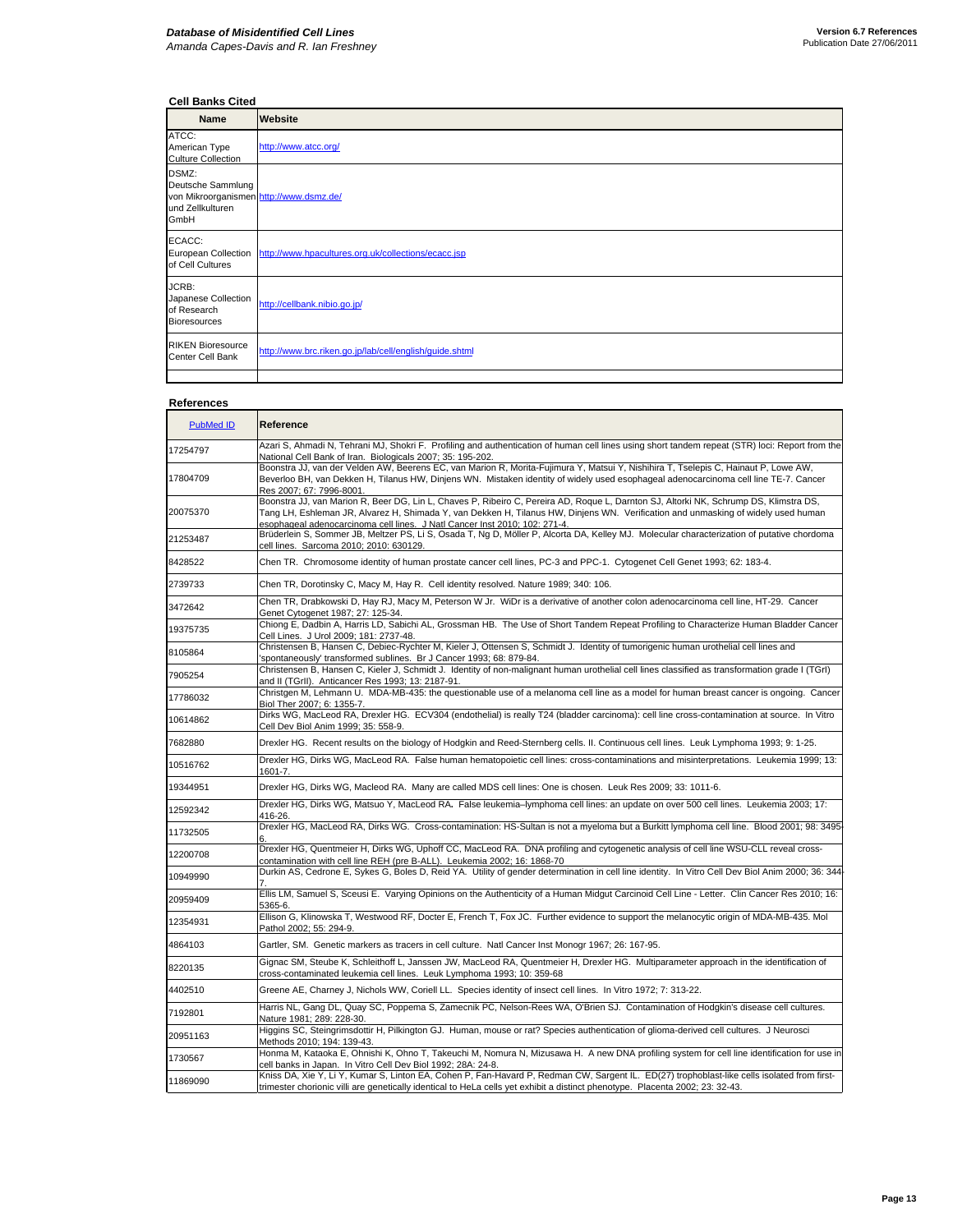| <b>PubMed ID</b> | Reference                                                                                                                                                                                                                                                                                                                                             |
|------------------|-------------------------------------------------------------------------------------------------------------------------------------------------------------------------------------------------------------------------------------------------------------------------------------------------------------------------------------------------------|
| 1250349          | Lavappa KS, Macy ML, Shannon JE. Examination of ATCC stocks for HeLa marker chromosomes in human cell lines. Nature 1976; 259: 211-                                                                                                                                                                                                                   |
| 566722           | Lavappa KS. Survey of ATCC stocks of human cell lines for HeLa contamination. In Vitro 1978; 14; 469-475.                                                                                                                                                                                                                                             |
| 4027986          | Lin CW, Lin JC, Prout GR Jr. Establishment and characterization of four human bladder tumor cell lines and sublines with different degrees of<br>malignancy. Cancer Res 1985; 45: 5070-9.                                                                                                                                                             |
| 16504380         | Liscovitch M, Ravid D. A case study in misidentification of cancer cell lines: MCF-7/AdrR cells (re-designated NCI/ADR-RES) are derived from<br>OVCAR-8 human ovarian carcinoma cells. Cancer Lett 2007; 245: 350-2.                                                                                                                                  |
| 19372543         | Lorenzi PL, Reinhold WC, Varma S, Hutchinson AA, Pommier Y, Chanock SJ, Weinstein JN. DNA fingerprinting of the NCI-60 cell line panel.<br>Mol Cancer Ther 2009; 8: 713-24.                                                                                                                                                                           |
| 10508494         | MacLeod RA, Dirks WG, Matsuo Y, Kaufmann M, Milch H, Drexler HG. Widespread intraspecies cross-contamination of human tumor cell lines<br>arising at source. Int J Cancer 1999; 83: 555-63.                                                                                                                                                           |
| 9447816          | MacLeod RA, Dirks WG, Reid YA, Hay RJ, Drexler HG. Identity of original and late passage Dami megakaryocytes with HEL erythroleukemia<br>cells shown by combined cytogenetics and DNA fingerprinting. Leukemia 1997; 11: 2032-8                                                                                                                       |
| 3708594          | Masters JR, Hepburn PJ, Walker L, Highman WJ, Trejdosiewicz LK, Povey S, Parkar M, Hill BT, Riddle PR, Franks LM. Tissue culture model<br>of transitional cell carcinoma: characterization of twenty-two human urothelial cell lines. Cancer Res 1986; 46: 3630-6                                                                                     |
| 11416159         | Masters JR, Thomson JA, Daly-Burns B, Reid YA, Dirks WG, Packer P, Toji LH, Ohno T, Tanabe H, Arlett CF, Kelland LR, Harrison M, Virmani<br>A, Ward TH, Ayres KL, Debenham PG. Short tandem repeat profiling provides an international reference standard for human cell lines. Proc<br>Natl Acad Sci U S A 2001; 98: 8012-7.                         |
| 2903855          | Matsuba I, Lernmark A, Madsen O, Michelsen B, Nielsen JH, Scholler J, Vissing H, Welinder B, Tommerup N, Mikkelsen M, et al. Gene probes<br>to detect cross-culture contamination in hormone producing cell lines. In Vitro Cell Dev Biol 1988; 24: 1071-6                                                                                            |
| 15771911         | Melcher R, Maisch S, Koehler S, Bauer M, Steinlein C, Schmid M, Kudlich T, Schauber J, Luehrs H, Menzel T, Scheppach W. SKY and<br>genetic fingerprinting reveal a cross-contamination of the putative normal colon epithelial cell line NCOL-1. Cancer Genet Cytogenet 2005; 158:<br>84-7.                                                           |
| 14505435         | Milanesi E, Ajmone-Marsan P, Bignotti E, Losio MN, Bernardi J, Chegdani F, Soncini M, Ferrari M. Molecular detection of cell line cross-<br>contaminations using amplified fragment length polymorphism DNA fingerprinting technology. In Vitro Cell Dev Biol Anim 2003; 39: 124-30.                                                                  |
| 12740908         | Moseley GW, Elliott J, Wright MD, Partridge LJ, Monk PN. Interspecies contamination of the KM3 cell line: implications for CD63 function in<br>melanoma metastasis. Int J Cancer 2003; 105: 613-6.                                                                                                                                                    |
| 562836           | Nelson-Rees WA. MA160 and HeLa cell lines. In Vitro 1977; 13: 525.                                                                                                                                                                                                                                                                                    |
| 535908           | Nelson-Rees WA. Prostatic acid phosphatase in cell lines MA 160, EB33 and HeLa cells. In Vitro 1979; 15: 935.                                                                                                                                                                                                                                         |
| 6451928          | Nelson-Rees WA, Daniels DW, Flandermeyer RR. Cross-contamination of cells in culture. Science 1981; 212: 446-52.                                                                                                                                                                                                                                      |
| 1246601          | Nelson-Rees WA, Flandermeyer RR. HeLa cultures defined. Science 1976; 191: 96-8.                                                                                                                                                                                                                                                                      |
| 7394535          | Nelson-Rees WA, Flandermeyer RR, Daniels DW. T-1 cells are HeLa and not of normal human kidney origin. Science 1980; 209: 719-20.                                                                                                                                                                                                                     |
| 9556756          | Ogura H, Fujii R, Hamano M, Kuzuya M, Nakajima H, Ohata R, Mori T. Detection of HeLa cell contamination--presence of human<br>papillomavirus 18 DNA as HeLa marker in JTC-3, OG and OE cell lines. Jpn J Med Sci Biol 1997; 50: 161-7                                                                                                                 |
| 8397027          | Ogura H,Yoshinouchi M,Kudo T,Imura M,Fujiwara T,Yabe Y. Human papillomavirus type-18 DNA in so-called HEP-2-cells. KB-cells and F1-<br>cells - further evidence that these cells are. HeLa-cell derivatives. Cell Mol Biol (Noisy-le-grand) 1993; 39: 463-7                                                                                           |
| 6823318          | O'Toole CM, Povey S, Hepburn P, Franks LM. Identity of some human bladder cancer cell lines. Nature 1983; 301: 429-30.                                                                                                                                                                                                                                |
| 11135436         | Pan Y, Lui WO, Nupponen N, Larsson C, Isola J, Visakorpi T, Bergerheim US, Kytölä S. 5q11, 8p11, and 10q22 are recurrent chromosomal<br>breakpoints in prostate cancer cell lines. Genes Chromosomes Cancer 2001; 30: 187-95.                                                                                                                         |
| 12388152         | Patel VA, Logan A, Watkinson JC, Uz-Zaman S, Sheppard MC, Ramsden JD, Eggo MC. Isolation and characterization of human thyroid<br>endothelial cells [retraction]. Am J Physiol Endocrinol Metab 2009; 297: E562.                                                                                                                                      |
| 7579375          | Pellat-Deceunynk C, Amiot M, Bataille R, Van Riet I, Van Camp B, Omede P, Boccadoro M. Human myeloma cell lines as a tool for studying<br>the biology of multiple myeloma: a reappraisal 18 years after. Blood 1995; 86: 4001-2                                                                                                                       |
| 19002917         | Perry GM, McDonald GJ, Ferguson MM, Ganassin RC, Bols NC. Characterization of rainbow trout cell lines using microsatellite DNA profiling.<br>Cytotechnology 2001; 37: 143-51.                                                                                                                                                                        |
| 19557180         | Phuchareon J, Ohta Y, Woo JM, Eisele DW, Tetsu O. Genetic profiling reveals cross-contamination and misidentification of 6 adenoid cystic<br>carcinoma cell lines: ACC2, ACC3, ACCM, ACCNS, ACCS and CAC2. PLoS One 2009; 4: e6040.                                                                                                                   |
| 17004106         | Rae JM, Creighton CJ, Meck JM, Haddad BR, Johnson MD. MDA-MB-435 cells are derived from M14 melanoma cells--a loss for breast<br>cancer, but a boon for melanoma research. Breast Cancer Res Treat 2007; 104: 13-9.                                                                                                                                   |
| 19087340         | Ribeiro FR, Meireles AM, Rocha AS, Teixeira MR. Conventional and molecular cytogenetics of human non-medullary thyroid carcinoma:<br>characterization of eight cell line models and review of the literature on clinical samples. BMC Cancer 2008; 8: 371                                                                                             |
| 11871388         | Rush LJ, Heinonen K, Mrózek K, Wolf BJ, Abdel-Rahman M, Szymanska J, Peltomäki P, Kapadia F, Bloomfield CD, Caligiuri MA, Plass C.<br>Comprehensive cytogenetic and molecular genetic characterization of the TI-1 acute myeloid leukemia cell line reveals cross-contamination with<br>K-562 cell line. Blood 2002; 99: 1874-6.                      |
| 11433418         | Schmelz M, Cress AE, Barrera J, McDaniel KM, Davis TL, Fuchs L, Dalkin BL, Nagle RB. PEAZ-1: a new human prostate neoplastic epithelial<br>cell line [erratum]. Prostate. 2004; 61: 375.                                                                                                                                                              |
| 18713817         | Schweppe RE, Klopper JP, Korch C, Pugazhenthi U, Benezra M, Knauf JA, Fagin JA, Marlow LA, Copland JA, Smallridge RC, Haugen BR.<br>Deoxyribonucleic Acid profiling analysis of 40 human thyroid cancer cell lines reveals cross-contamination resulting in cell line redundancy and<br>misidentification. J Clin Endocrinol Metab 2008: 93: 4331-41. |
| 20200241         | Silversides DW, Music N, Jacques M, Webby R, Gagnon CA. Species origin investigation of the St. Jude porcine lung epithelial cell line (SJPL)<br>made available to researchers. J Virol 2010; Epub Mar 3.                                                                                                                                             |
| 15548687         | Staege MS, Hutter C, Neumann I, Foja S, Hattenhorst UE, Hansen G, Afar D, Burdach SE. DNA microarrays reveal relationship of Ewing family<br>tumors to both endothelial and fetal neural crest-derived cells and define novel targets. Cancer Res 2004; 64: 8213-21                                                                                   |
| 2650908          | Stratton MR, Darling J, Pilkington GJ, Lantos PL, Reeves BR, Cooper CS. Characterization of the human cell line TE671. Carcinogenesis<br>1989; 10: 899-905.                                                                                                                                                                                           |
| No PMID          | Suzuki, T., Sekiguchi, M. (1999). Gastric cancer. In: Human Cell Culture Vol II, Masters JRW & Palsson, B, eds., Kluwer Academic Publishers,<br>Dordrecht, pp257-291.                                                                                                                                                                                 |
| 15679051         | Thompson EW, Waltham M, Ramus SJ, Hutchins AM, Armes JE, Campbell IG, Williams ED, Thompson PR, Rae JM, Johnson MD, Clarke R.<br>LCC15-MB cells are MDA-MB-435: a review of misidentified breast and prostate cell lines. Clin Exp Metastasis 2004; 21: 535-41.                                                                                       |
| 12453433         | Unger RE, Krump-Konvalinkova V, Peters K, Kirkpatrick CJ. In Vitro Expression of the Endothelial Phenotype: Comparative Study of Primary<br>Isolated Cells and Cell Lines, Including the Novel Cell Line HPMEC-ST1.6R. Microvasc Res 2002; 64: 384-97                                                                                                 |
| 11522622         | van Bokhoven A, Varella-Garcia M, Korch C, Miller GJ. TSU-Pr1 and JCA-1 cells are derivatives of T24 bladder carcinoma cells and are not of<br>prostatic origin. Cancer Res 2001; 61: 6340-4.                                                                                                                                                         |
| 14518029         | van Bokhoven A, Varella-Garcia M, Korch C, Johannes WU, Smith EE, Miller HL, Nordeen SK, Miller GJ, Lucia MS. Molecular characterization<br>of human prostate carcinoma cell lines. Prostate 2003; 57: 205-25.                                                                                                                                        |
| 3167823          | van Helden PD, Wiid IJ, Albrecht CF, Theron E, Thornley AL, Hoal-van Helden EG. Cross-contamination of human esophageal squamous<br>carcinoma cell lines detected by DNA fingerprint analysis. Cancer Res 1988; 48: 5660-2                                                                                                                            |